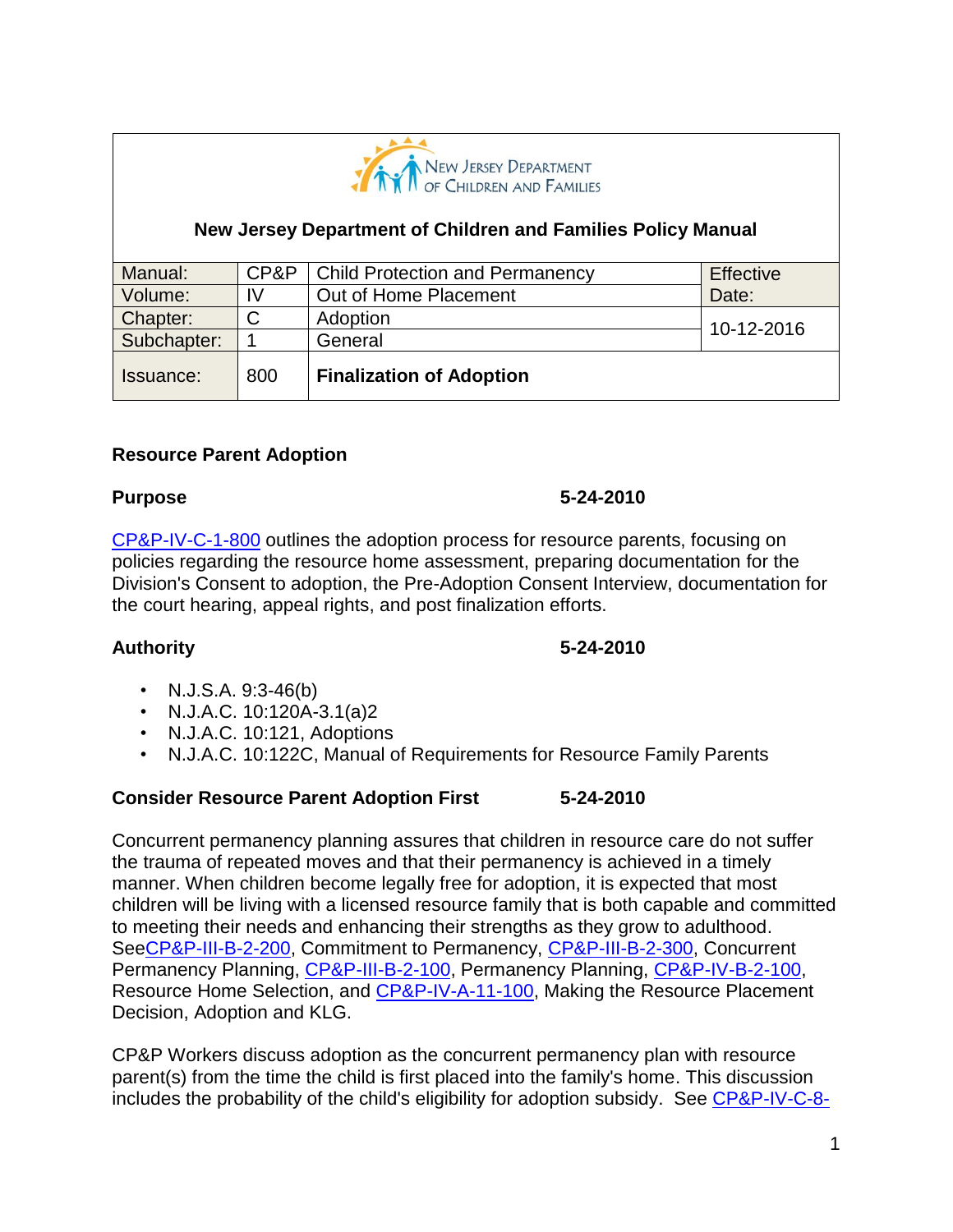[100.](CPP-IV-C-8-100_issuance.shtml) Note: Do not place children who are not likely to be eligible for subsidy with resource families who maintain they will require subsidy to adopt.

As any separation is disruptive and potentially damaging to a child, especially in his or her first critical years, a resource parent interested in adoption is the first alternative assessed, regardless of the length of placement.

#### **Resolve Concerns About Resource Home or Move Child 5-24-2010**

Unless there is a high likelihood of parental reunification, if, at any point during a child's placement, the current resource parents are not willing or able to make an adoption commitment, or there are concerns about their ability to meet the child's needs on a long term basis, consider moving the child to an appropriate adoptive family. Immediately address and resolve concerns about the current resource family, either as a foster or as an adoptive placement for the child, or move the child to another placement. See [CP&P-IV-B-7-100.](CPP-IV-B-7-100_issuance.shtml) Concerns may include, but are not limited to:

- **Licensing Issues**: The home is not licensed, or there are licensing violations, and there is little likelihood that licensing issues can be resolved.
- **Factors Detrimental to the Child**: There are documented factors in the resource home which would be detrimental to the child either at present or in the future, including, but not limited to:
	- The resource parent(s) has a pattern of violating policy even though no single incident in and of itself warrants resource home disruption (examples: recurrent use of spanking to discipline; failure to pursue routine medical care; improper or inadequate use of board and/or clothing checks);
	- The child's sense of self-worth is undermined by a pattern of negative attitudes expressed about the birth family;
	- The child is subjected to discriminatory treatment within the resource home based on race; religion; sex; gender identity; sexual orientation; background; physical, mental, or emotional handicaps; or other factors;
	- The child's special needs are not adequately met in this family;
	- There is evidence that the child is not thriving in the home due to a chronic lack of emotional or intellectual stimulation; or
	- The resource parent(s) is unable to manage the child's behavior.
- **Physical Condition of the Resource Parent**: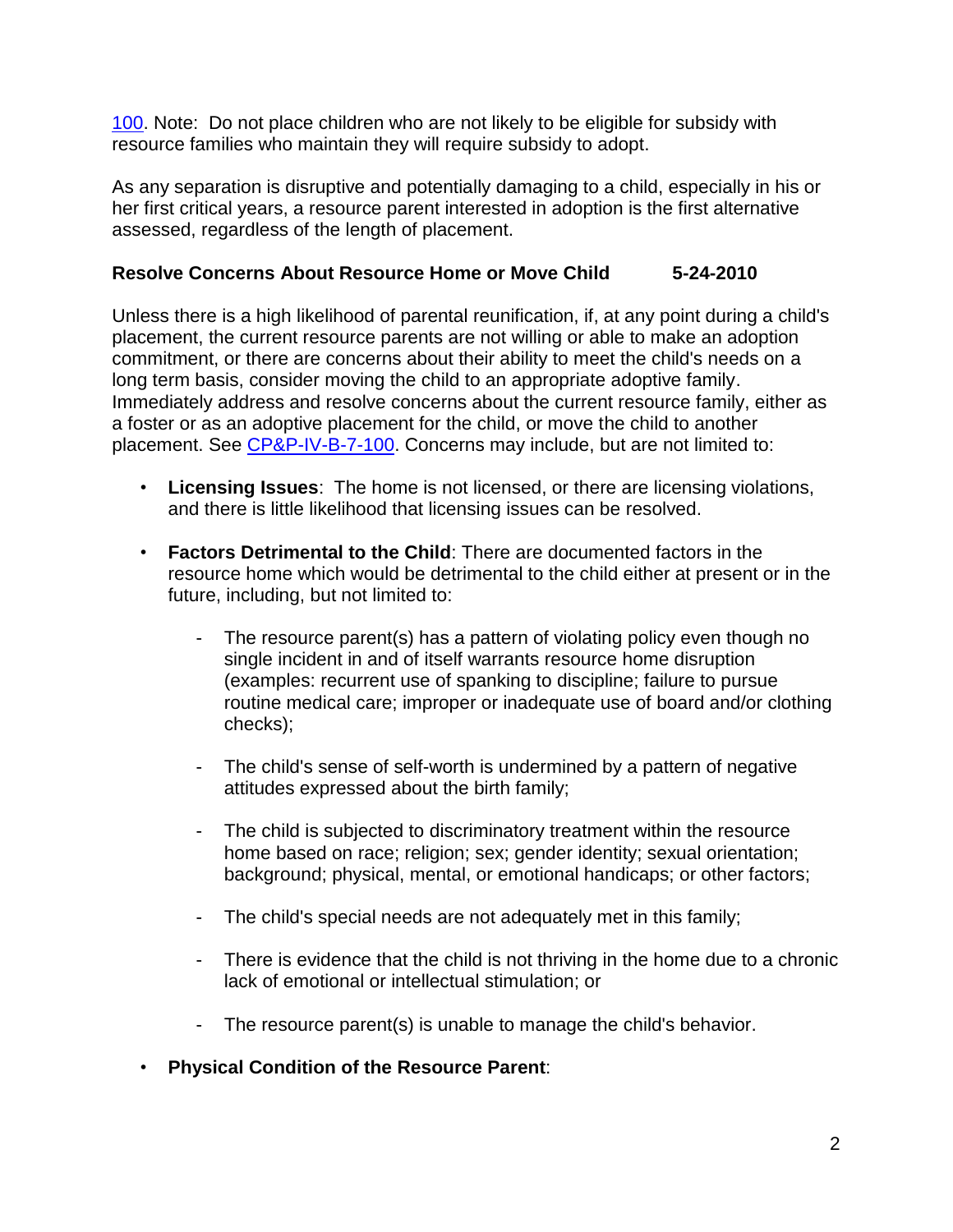- The resource parent is terminally ill and is not expected to live until the child reaches the age of majority and there is no acceptable back up plan for the child's care in the event of the resource parent's death;
- One or both of the resource parents' physical or mental health precludes their ability to meet the child's day to day and evolving needs; or
- Both resource parents are of such an advanced age, especially in comparison to the child's age, that they cannot or will not be able to provide care for the child in the future, and cannot provide an acceptable back up plan for the child's care.

# • **Other Child Factors**:

- The child can be joined in an adoptive placement with a sibling(s), and the child's psychological bond to the sibling(s) or with another relative is more compelling than the child's psychological bond to the resource parent; or
- The child does not want to be adopted by the resource parent(s) and the child is intellectually and psychologically capable of participating in his or her own case planning.

#### Assessing the Home 6-24-2010

**Assessment of the resource home is an ongoing process. Formalized reviews of the appropriateness of a resource home adoption plan occur at the 90-day staffing with casework supervision, as well as at the 5th and 10th month enhanced reviews. See** [CP&P-IV-D-2-100](CPP-IV-D-2-100_issuance.shtml)**, Definitions, "Enhanced Review Process."**

In his or her assessment and during the reviews, the Worker consults Office of Resource Family, Licensing, and Adoption Operations staff, the Local Office nursing staff, and, if applicable, other collateral resources. These staff consider the following factors/questions during the reviews and assessment:

- Is the home licensed, and, if not, what are the barriers? Can they be resolved?
- Has there been a recent safety assessment?
- Are Domestic Violence, Child Abuse Record Information (CARI), and Criminal History Record Information (CHRI) checks, including fingerprint-based criminal record checks, current as required? If not, conduct new checks. See Submitting the Consent Package, below, for additional policy including time frames for CARI, CHRI, and fingerprint checks.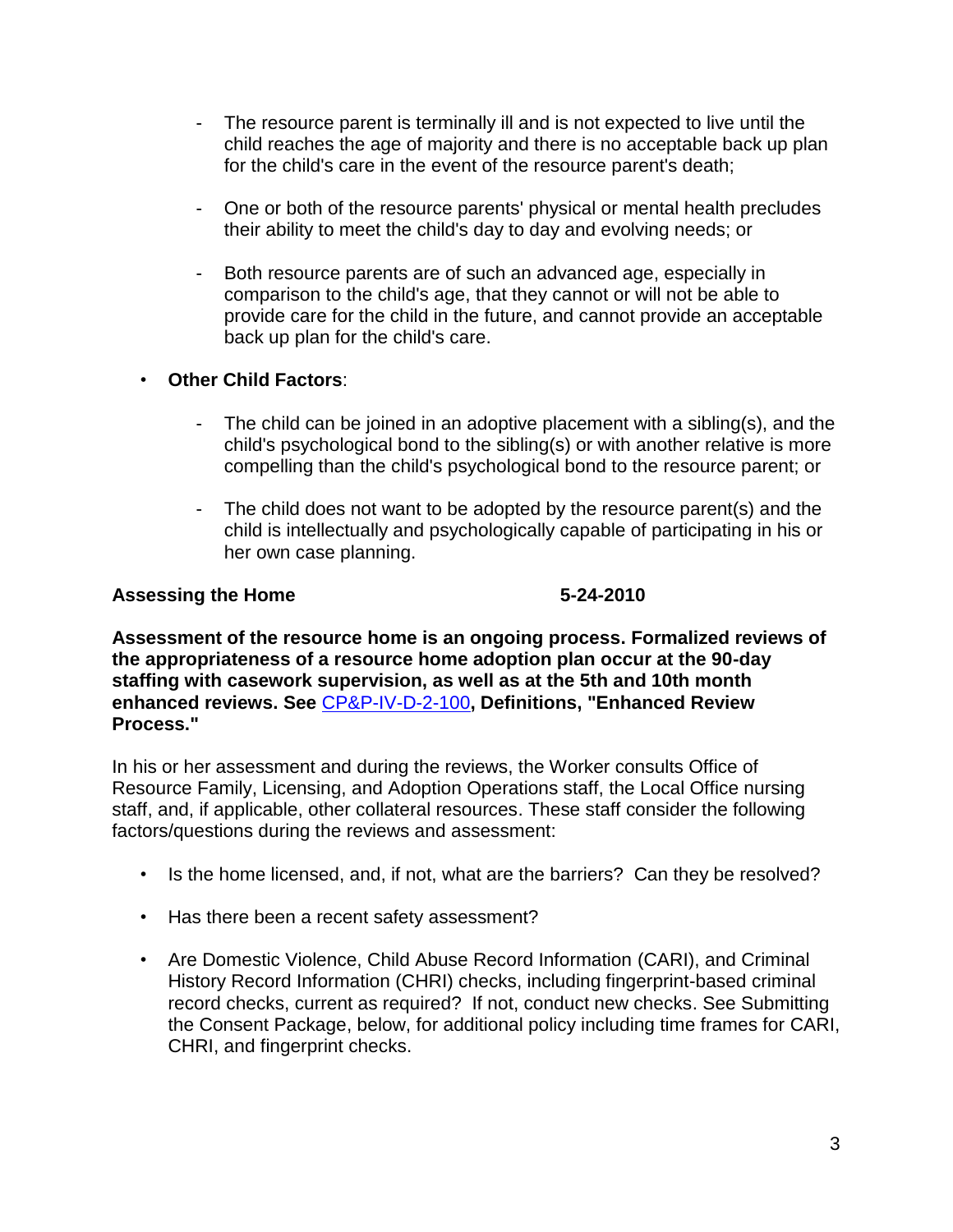- Does the family understand the child's needs, both now and in the future, and is the family committed and capable of meeting these needs?
- Does the family understand the importance of sharing the fact of the adoption with the child?
- Is the Division comfortable with the level of care the child has been receiving medical, mental health, educational? Are there any issues around inappropriate discipline or corporal punishment? If there are concerns, have these been addressed with the resource family and resolved?
- If a two-parent family, is the relationship between the parents compatible and likely to endure?
- Are both resource parents fully committed to adoption, and have they demonstrated their commitment by treating the child as a full-fledged member of their family? Note: In a two-parent family, it is expected that both parents will adopt. Exceptions to this rule are only made in unusual circumstances and require approval through the Assistant Director in the Office of Adoption Operations.
- What is the child's relationship with other children and/or adults in the home? Are they in favor of the adoption plan?
- Are there any issues related to the resource parent's physical health, mental/emotional health, or age that would indicate that they would be unlikely to adequately care for the child until he or she reaches the age of majority?
- Are there unresolved subsidy concerns?
- Is the family financially able to support their needs separate from the child's subsidy?

# **Minimum Required Time in Placement Prior to Adoption 5-24-2010**

A child must live in the adopting parents' home for at least six months before an adoption is finalized.

# **Preparing the Resource Parent for the Adoption Process 5-24-2010**

After the child's case goal is determined to be resource parent adoption, the Adoption Worker begins the adoption process by:

1. Explaining what is to be expected by the court during the litigation process to terminate parental rights (TPR);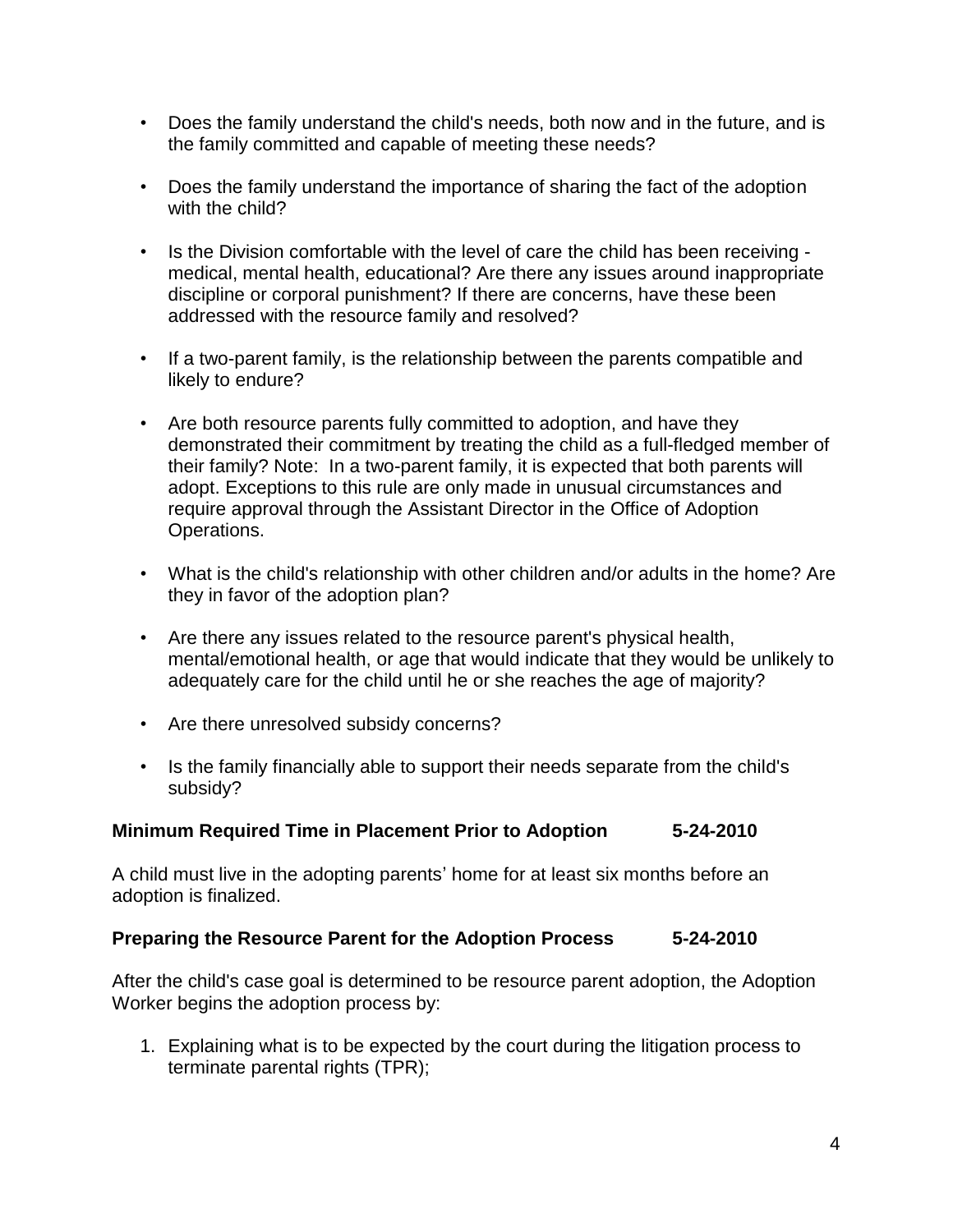- 2. Helping the resource parent and child explore and resolve questions related to adoption;
- 3. Beginning/updating identity work with the child, including the child's Life Book;
- 4. Assuring sibling awareness, contact, and visits, and incorporating this into the adoption;
- 5. Continuing to explore the resource parent's commitment to adoption and ability to care for the child on a permanent basis;
- 6. Explaining what the resource parent must do and what CP&P must do to complete the adoption process;
- 7. Determining the child's eligibility for subsidized adoption; and
- 8. Discussing what will be required before the Local Office Manager can sign the CP&P Form [14-6,](CPP-X-A-1-14.6_issuance.shtml) Consent of Guardian to Adoption, or CP&P Form [14-149,](CPP-X-A-1-14.149_issuance.shtml) Consent of Custodian to Adoption.

Continue to regularly visit the child and resource family until the adoption is finalized.

# **Reunification and Visits with Parents and Siblings 5-24-2010**

Unless otherwise ordered by the court, reunification efforts, such as Worker visits and visits between the child and his or her birth or other legal parent(s), are ongoing. Unless there are safety concerns, visits between the child and siblings must occur, even if there are no visits between the child and the birth or other legal parents.

# **Consent Documents and the Litigation Process 5-24-2010**

During the litigation process, the Worker prepares and compiles documents necessary for the Local Office Manager's review and approval of CP&P Form [14-6,](CPP-X-A-1-14.6_issuance.shtml) Consent of Guardian to Adoption, or CP&P Form [14-149,](CPP-X-A-1-14.149_issuance.shtml) Consent of Custodian to Adoption. Once the termination of parental rights litigation is initiated:

- Assure that the child's long form birth certificate has been received and is accurate. See [CP&P-III-C-6-100,](CPP-III-C-6-100_issuance.shtml) Information Verification and Certified Documents, and the CP&P Form [26-8,](CPP-X-A-1-26.8_issuance.shtml) Request for Birth/Death/Marriage/Civil Union/Domestic Partnership Certificates, and its instructions.
- Assure that the child has a Social Security number, and, if not, apply for a card immediately (see [CP&P-III-C-2-300,](CPP-III-C-2-300_issuance.shtml) Applying for a Social Security Card for a Child in CP&P Custody). Some courts may require that a copy of the Social Security card be attached to the Judgment of Adoption when the Adoption complaint is filed.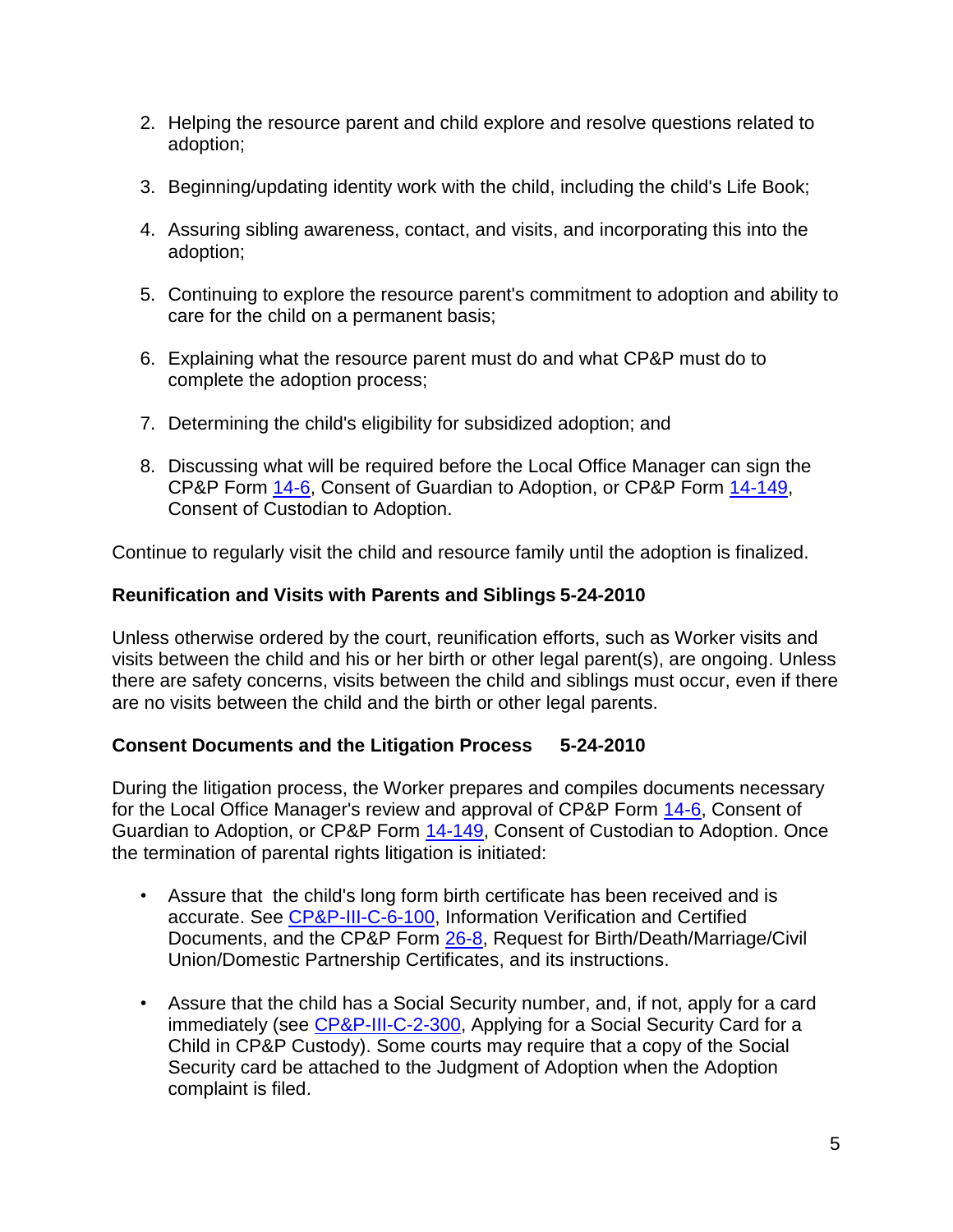- Resolve any immigration issues, if the child is not a citizen. Consult the DAG assigned to the Local Office for guidance. Note: The child must be either a citizen or a legally documented resident.
- Update the CP&P Form [14-177,](CPP-X-A-1-14.177_issuance.shtml) Family Medical History, as fully as possible. Contact biological family members for missing family medical history. Record medical information directly in the NJ SPIRIT application using the Medical/Mental Health Window. Complete the CP&P Form [14-177,](CPP-X-A-1-14.177_issuance.shtml) Family Medical History, by accessing it through the NJS Desktop>Create>Case Work>Medical/Mental Health>dropdown selection. See the CP&P Form [14-177](CPP-X-A-1-14.177_issuance.shtml) and its instructions.
- Prepare the CP&P Form  $14-126$ , Pre-adoptive Medical Report, as fully as possible. Obtain information from the CP&P Form [11-10,](CPP-X-A-1-11.1_issuance.shtml) Health Passport and Placement Assessment, CP&P Form [14-177,](CPP-X-A-1-14.177_issuance.shtml) Family Medical History, CP&P Form [26-53c,](CPP-X-A-1-26.53c_issuance.shtml) Individual and Family Assessment Outline - Adoption, and CP&P Form [26-52,](CPP-X-A-1-26.52_issuance.shtml) Contact Sheet, as well as, hospital birth records and other medical reports in the child's electronic and paper case records. Submit the form to the child's pediatrician to complete Section IV, Examination, when he or she performs the pre-adoptive examination and signs that the child is suitable for adoption.
- Discuss with the resource parent(s) their right to have a psychological evaluation of the child:
	- If there is any question about the child's intellectual potential, behavior, or emotional adjustment, obtain a psychological evaluation of the child to assure that appropriate treatment is provided.
	- If a child's birth parent has a significant history of mental illness or disability, or the child has been exposed to trauma, parental substance abuse, and/or blood lead poisoning, a psychological examination is recommended.
	- A psychological examination is generally not required if the observations of the Worker, the CP&P nurse, pediatrician, resource parents, school personnel and others indicate that the child is developing normally, or if the child is too young to be evaluated properly.

Remind the adoptive family that they have the right to request a psychological evaluation of the child at the Division's expense prior to finalization of the adoption. If the adoptive parent(s) is satisfied with the child's development and chooses to waive the psychological evaluation, he or she must complete the CP&P Form [14-234,](CPP-X-A-1-14.234_issuance.shtml) Waiver for Psychological Examination.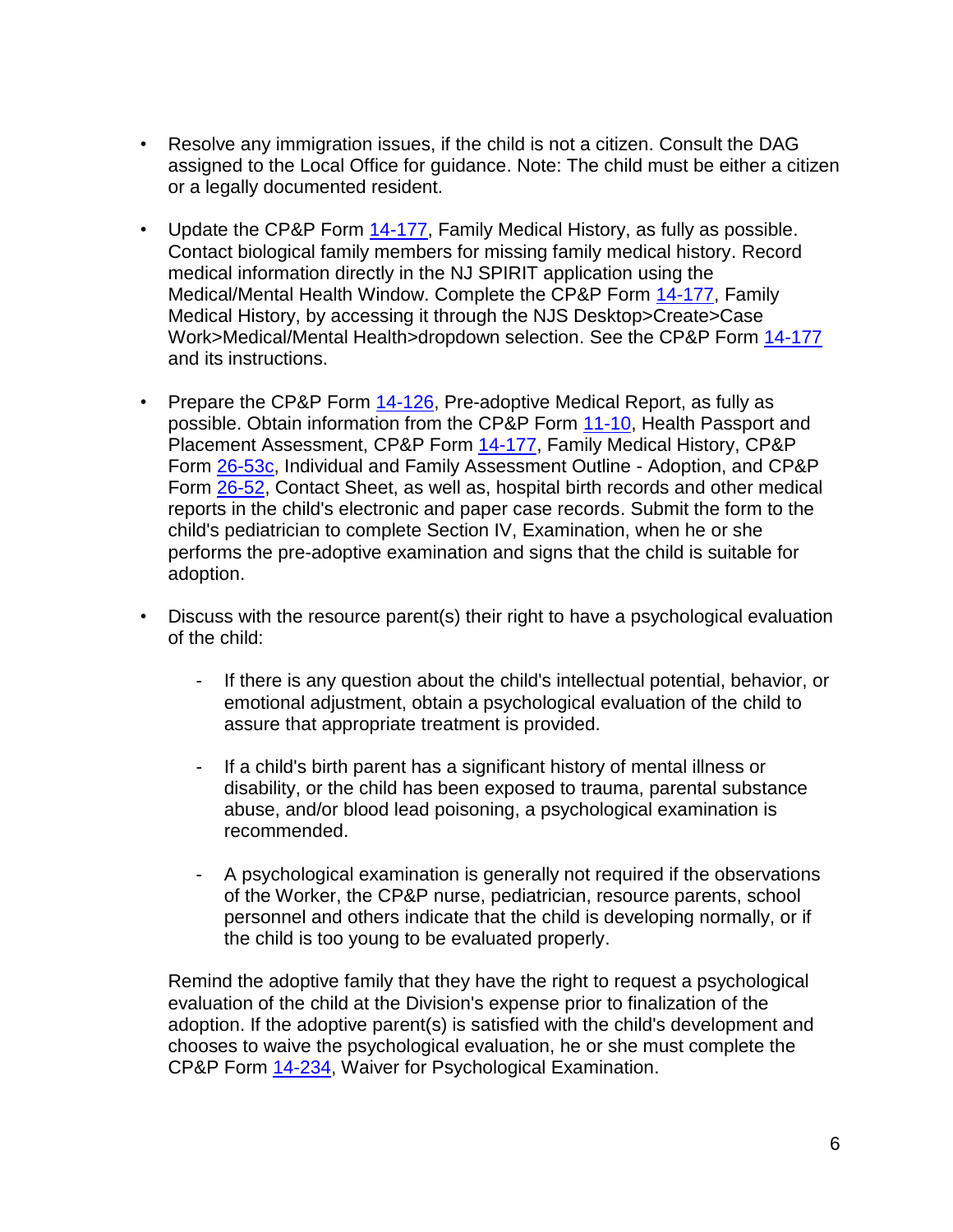- Prepare the CP&P Form [26-53c,](CPP-X-A-1-26.53c_issuance.shtml) Individual and Family Assessment Outline -Adoption, Child Summary Outline - Parts A and B. Access the form through the NJ SPIRIT Desktop > Create > Case Work > Adoption. The form:
	- Is a comprehensive examination of the medical, social, developmental, physical, and emotional background of the child. With CP&P Form [14-177,](CPP-X-A-1-14.177_issuance.shtml) it meets the legal requirement to provide full disclosure of the child's history and background to the adoptive parents.
	- Provides the basis of the Life Book. The Life Book should be started at the time of the child's initial placement outside the home. See [CP&P-IV-B-6-](CPP-IV-B-6-300_issuance.shtml) [300,](CPP-IV-B-6-300_issuance.shtml) Life Book for the Child in Placement, and CP&P Form [5-32,](CPP-X-A-1-5.32_issuance.shtml) Helping a Child Make History -- A Guide to Preparation of Life Books.
	- Is the primary reference for the adoptive parent in responding to the child's on-going questions about his or her background, or for exploring the root causes the child's medical or behavioral/emotional problems.
	- May be the only available document for the child that connects the fact of his or her birth to the fact of his or her adoption, with a chronological account of events and people.

Complete this form in a comprehensive, but sensitive manner before the child becomes legally free. Update it as needed.

Negotiate the adoption subsidy (see [CP&P-IV-C-8-100\)](CPP-IV-C-8-100_issuance.shtml) with the resource parent, if the parent is interested in pursuing this benefit. Discuss and clarify any concerns. Prepare the subsidy eligibility paperwork and submit the subsidy packet to the Office of Adoption Operations for approval. See [CP&P-IV-C-8-200,](CPP-IV-C-8-200_issuance.shtml) Processing Adoption Subsidies. Have it ready for the resource parent to review at the Pre-Consent interview.

Present the Consent Package to the Local Office Manager no later than 60 days after the child becomes legally free. See CP&P Form [14-6,](CPP-X-A-1-14.6_issuance.shtml) Consent of Guardian to Adoption, CP&P Form [14-149,](CPP-X-A-1-14.149_issuance.shtml) Consent of Custodian to Adoption, and CP&P Form [14-175,](CPP-X-A-1-14.175_issuance.shtml) Adoption Consent Checklist. If the case is on appeal, the Local Office Manager may choose to delay the Consent approval.

# **Pre-Consent Interview with Resource Parent 5-24-2010**

Although the child is already placed in the resource home, he or she is not actually considered to be placed pre-adoptively until the Consent of Guardian to Adoption or Consent of Custodian to Adoption is submitted to, and signed, by the Local Office Manager.

Before the Consent documentation can be submitted to the Local Office Manager, the Pre-Consent Interview must be held. Once the child becomes legally free, the Worker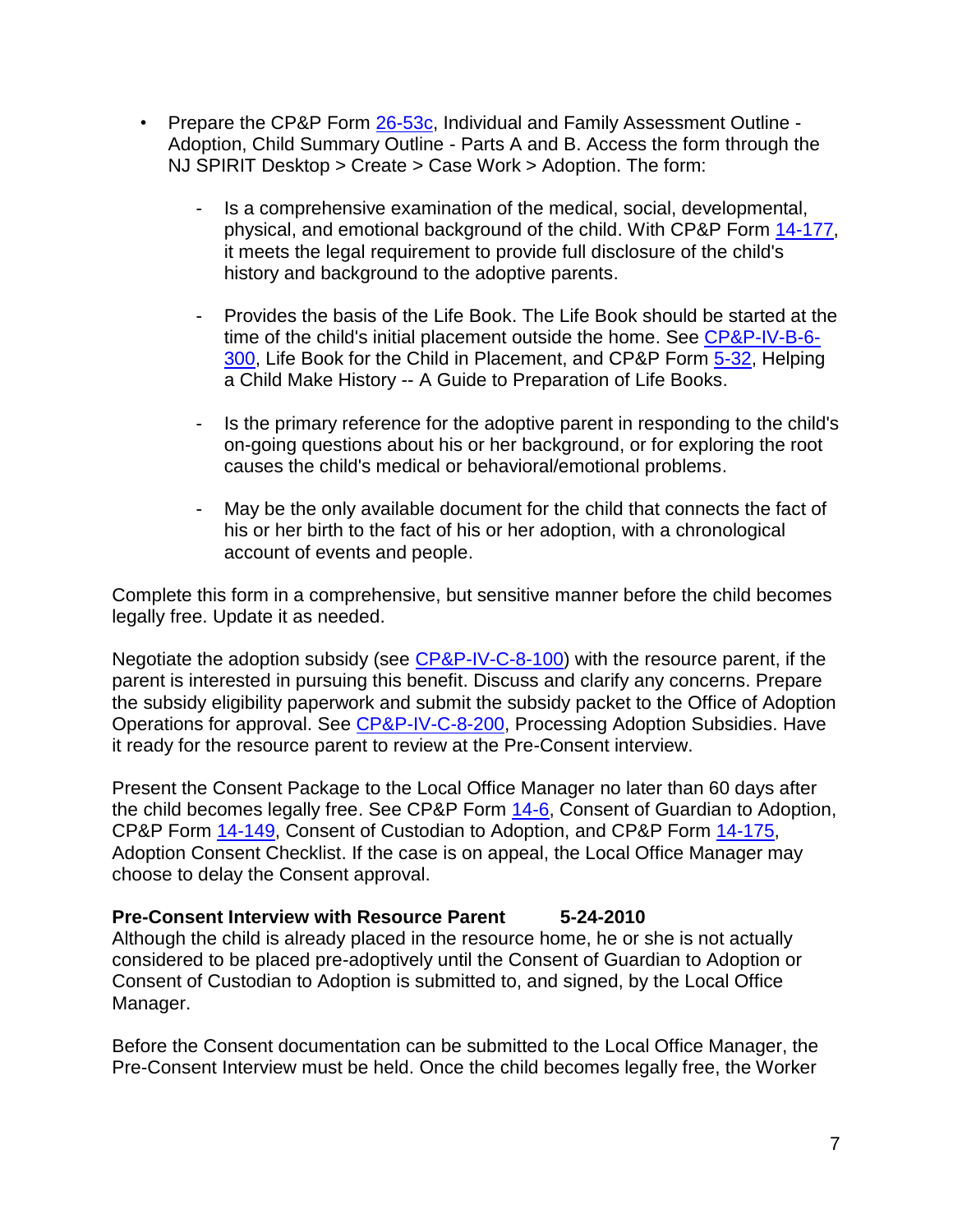holds the Pre-Consent Interview at the resource family home. The Supervisor is encouraged to attend, whenever possible. At the Interview the Worker:

- 1. Formally shares the child's background with the resource family, going over the information in CP&P Form [26-53c,](CPP-X-A-1-26.53c_issuance.shtml) Individual and Family Assessment Outline - Adoption, Child Summary Outline - Part B, and CP&P Form [14-177,](CPP-X-A-1-14.177_issuance.shtml) Family Medical History. The Worker and Supervisor sign the CP&P Form [26-53c](CPP-X-A-1-26.53c_issuance.shtml) and give copies of Part B and CP&P Form [14-177](CPP-X-A-1-14.177_issuance.shtml) to the resource family.
- 2. Reads and reviews both the CP&P Form [11-10,](CPP-X-A-1-11.1_issuance.shtml) Health Passport and Placement Assessment, and CP&P Form [5-16,](CPP-X-A-1-5.16_issuance.shtml) Child's Education Record, with the resource family. Discusses any outstanding medical, educational, behavioral, psychological, or psychiatric concerns, and, where necessary, updates forms with any new information the resource family may provide.
- 3. Shares the approved subsidy agreement, CP&P Form [14-184,](CPP-X-A-1-14.184_issuance.shtml) Initial Agreement Between the New Jersey Division of Child Protection and Permanency and Adoption Parents Regarding Subsidy Payments. Has the resource parent(s) sign the form, if he or she is in agreement with its conditions. Explains benefits provided through the CP&P Adoption Subsidy Program. See [CP&P-IV-C-8-100](CPP-IV-C-8-100_issuance.shtml)
- 4. Shares information on reimbursement for approved non-recurring adoption expenses, including that up to \$2,000 may be reimbursed for each child, within two years of the adoption finalization, and that the expenses may be reimbursed even if the adoption disrupts. See [CP&P-IV-C-8-300,](CPP-IV-C-8-300_issuance.shtml) Reimbursement for Nonrecurring Adoption Expenses.
- 5. Shares information regarding the resource parent's eligibility for the Federal adoption tax credit after the adoption is finalized, and other potential New Jersey and Federal benefit programs and tax provisions. See [CP&P-IV-C-1-1100,](CPP-IV-C-1-1100_issuance.shtml) NJ and Federal Benefit Programs and Federal Taxes.
- 6. Shares information on the requirements and services provided through the Post Adoptive Child Care (PACC) Program, if the resource parent(s) is adopting a child under age 6. See [CP&P-IV-C-8-900,](CPP-IV-C-8-900_issuance.shtml) Post Adoption Child Care (PACC).
- 7. Discusses available Post Adoption Support Services.
- 8. Reviews information to provide documentation to fulfill the licensing requirement regarding family roles, relationships, and attitudes of family member towards the child's adoption.
- 9. Verifies information in the court report for the final adoption hearing.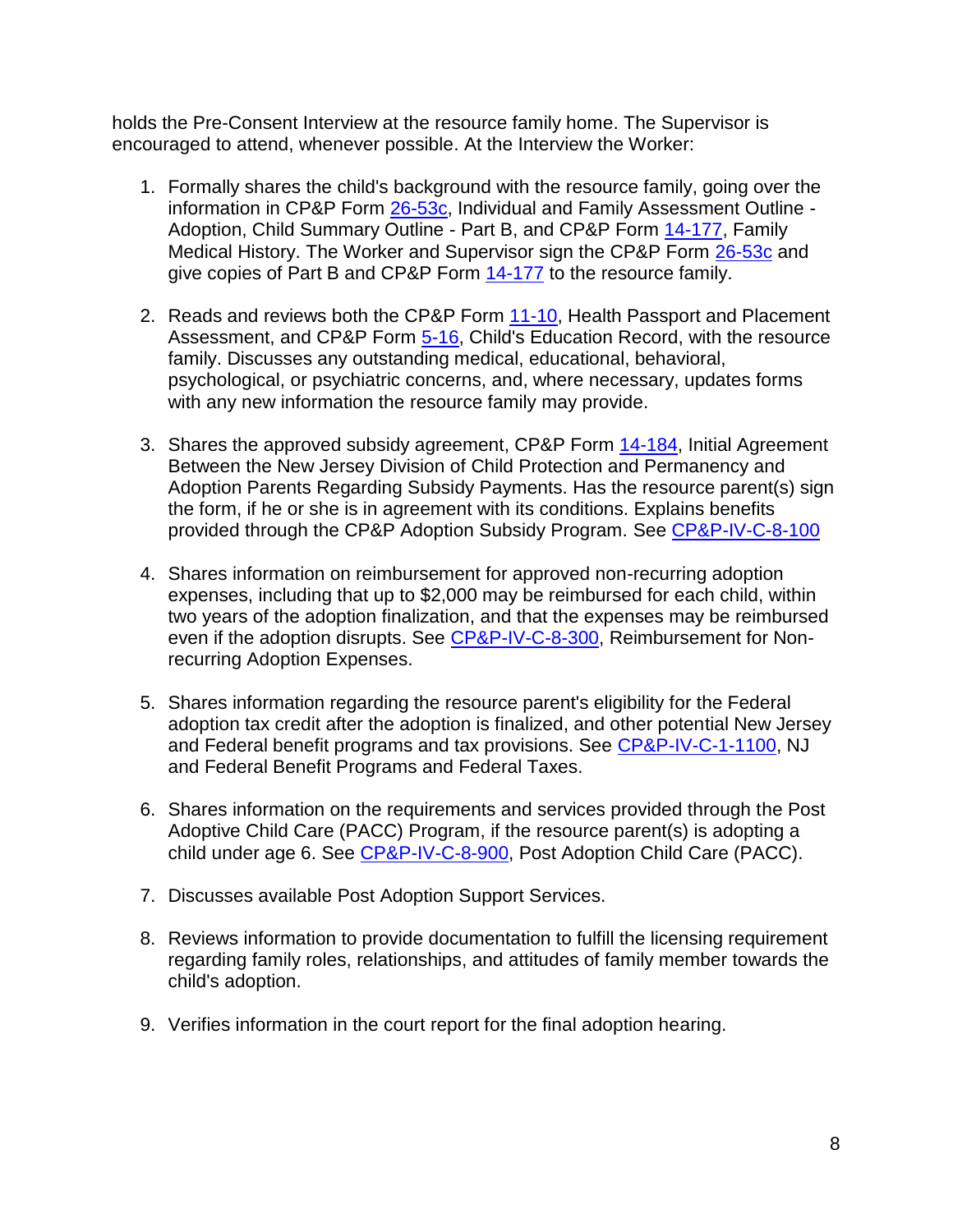- 10. Discusses, how the adoptive family will tell the child he or she is adopted and shares information regarding his or her birth or other legal family. Shares information about the Adoption Registry.
- 11. Engages the family in maintaining ongoing sibling contact.

Fully document the contents of this Interview in the child's electronic case record on the Contact/Activity Notes Window, printable as CP&P Form [26-52,](CPP-X-A-1-26.52_issuance.shtml) Contact Sheet.

#### **Submitting the Adoption Consent Package 5-24-2010**

Within 60 days of the child's becoming legally free, compile the Adoption Consent package and forward it to the Local Office Manager. If the case is on appeal, the LOM may choose to delay the Consent review. The Adoption Consent package includes:

- Child's long form birth certificate.
- Child's Social Security card.
- Judgment of Guardianship or DAG Clearance of Surrender Documents, or Transfer of Custody from a licensed adoption agency.
- CP&P Form [26-53c,](CPP-X-A-1-26.53c_issuance.shtml) Individual and Family Assessment Outline Adoption, Child Summary Outline - Parts A and B.
- CP&P Form [14-177,](CPP-X-A-1-14.177_issuance.shtml) Family Medical History.
- Approved subsidy packet, including the signed CP&P Form [14-182,](CPP-X-A-1-14.182_issuance.shtml) Application for Subsidized Adoption Payments, CP&P Form [14-183,](CPP-X-A-1-14.183_issuance.shtml) Determination of Eligibility for Subsidy, and the CP&P Form [14-184,](CPP-X-A-1-14.184_issuance.shtml) Initial Agreement Between the New Jersey Division of Child Protection and Permanency and Adoption Parents Regarding Subsidy Payments.
- CP&P Form [10-5fc,](CPP-X-A-1-10.5fc_issuance.shtml) Title IV-E Foster Care Eligibility Initial Determination or CP&P Form [10-6fc,](CPP-X-A-1-10.6fc_issuance.shtml) Title IV-E Foster Care Eligibility Redetermination.
- Medical and Dental Reports:
	- All children under CP&P supervision in out-of-home placement are required to receive comprehensive medical and dental care on a regularly scheduled basis according to Early and Periodic Screening, Diagnosis and Treatment (EPSDT) standards. See [CP&P-V-A-3-800,](CPP-V-A-3-800_issuance.shtml) Early and Periodic Screening, Diagnosis and Treatment (EPSDT).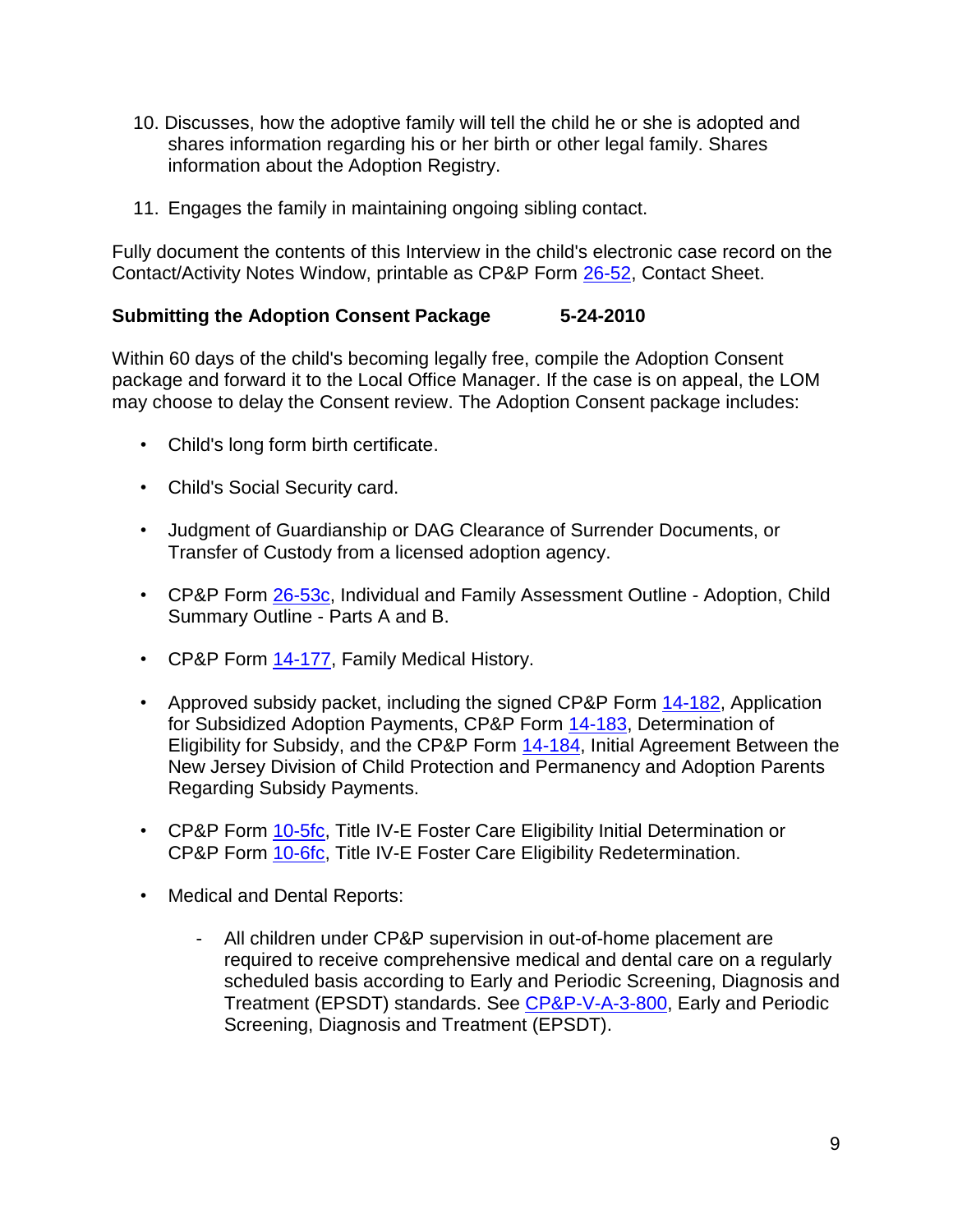- Refer to the National Immunization Program website at <http://www.cdc.gov/vaccines/> to view the current Recommended Immunization Schedules.

Document/update the above medical information on CP&P Form [11-10,](CPP-X-A-1-11.1_issuance.shtml) Health Passport and Placement Assessment. A child's medical well-being is managed in coordination with the Local Office nursing staff. Submit the form after consulting with the Local Office nursing staff to assure:

- Immunizations are current,
- Any required diagnostic testing has been completed, documentation has been received, and results have been evaluated, and
- Any outstanding medical issues are resolved to the adopting parent's satisfaction.
- Current Educational Report: Document the child's educational information and progress on CP&P Form [5-16,](CPP-X-A-1-5.16_issuance.shtml) Child's Education Record.
- Resource Family Information:
	- Original or copy of resource home study, if available.
	- A resource family adopting a child placed after July 1, 2005, must have a valid Resource Family License. Include a copy of the license.
	- Information on family income.
	- Documentation of current marital/civil union or domestic partnership status and any previous marriages/civil unions or domestic partnerships or divorce/dissolution decrees.
	- Medical statement on resource parent, if there is a question about his or her health.
- Criminal History Record Information (CHRI):
	- Fingerprint results for all adults residing in the household must be current within one year of the filing for the adoption finalization. Preference is for archiving, so the family does not have to take new prints, but if this cannot be accomplished, new prints must be taken. Be cognizant of any adolescent(s) in the home who will turn 18 before the adoption is finalized, as they will need to be finger printed.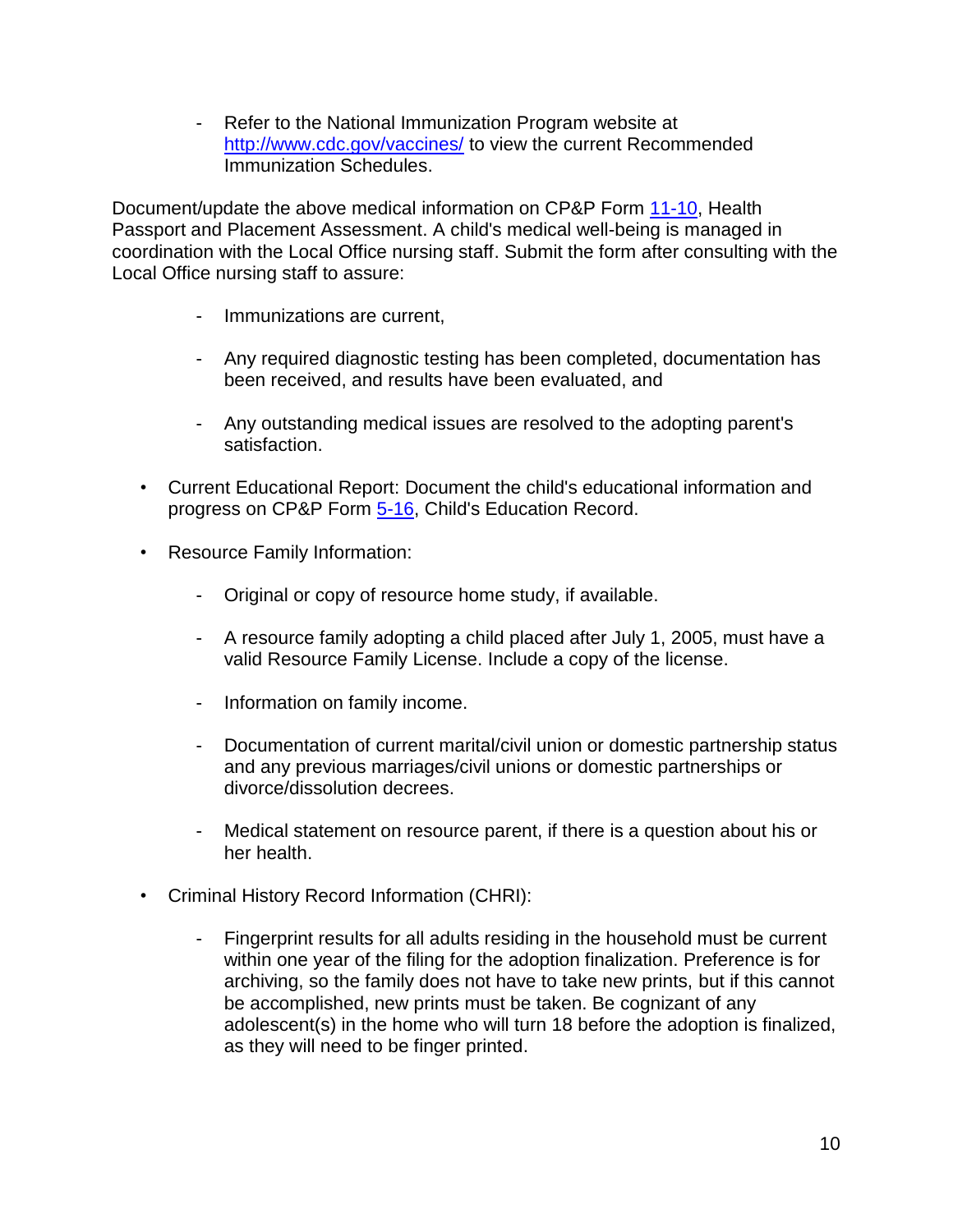- State prints are required for out-of-state families, both from the individual's state of residence and from New Jersey, if the family has resided in New Jersey in the last five years.
- Any convictions, recent charges, or a pattern of criminal or civil offenses require consultation with the Human Services Police assigned to the Local Office. Provide a clear explanation of the print results.
- To allow for the resolution of any unexpected issues, conduct Criminal History checks, PROMIS/GAVEL, Domestic Violence, and other law enforcement related systems checks, where available through Human Services Police, approximately 90 days prior to the adoption finalization. Consultation with Human Services Police is required if there is any question about the interpretation of the results. A copy of all approved waivers must be submitted with the Adoption Consent package. Checks must be completed using all names the person has used (i.e., maiden name, previous name, nick name, married name).
- Child Abuse Record Information (CARI): CARI results are to be current within 90 days of the Local Manager signing the Adoption Consent. Checks are required in the family member's state of residence and all other states where the individual has resided in the last five years. If CARI checks have already been completed in a state where the applicant previously resided, they do not have to be redone. A copy of all approved waivers must be submitted with the Adoption Consent package. Checks must be completed using all names the person has used (i.e., maiden name, previous name, nick name, married name).

See CP&P Form [14-175,](CPP-X-A-1-14.175_issuance.shtml) Adoption Consent Checklist, in the online Forms Manual (11- 20) for more information on Consent Package requirements.

# **Case Record Documentation 5-24-2010**

Case record documentation must include:

- 1. The results of interviews with each resource parent (caregiver) regarding his or her decision to adopt the child, his or her role and relationship regarding the care and discipline of the child, and any impact the child has had on the caregiver's personal relationship with the other caregiver.
- 2. The results of interviews with all other family members (children and adults) regarding their relationship with the child and attitude toward the child's adoption.
- 3. When age appropriate, a description of the ongoing discussions held with the child regarding his or her life in the resource home and his or her understanding of, and feelings about, being adopted by the resource family.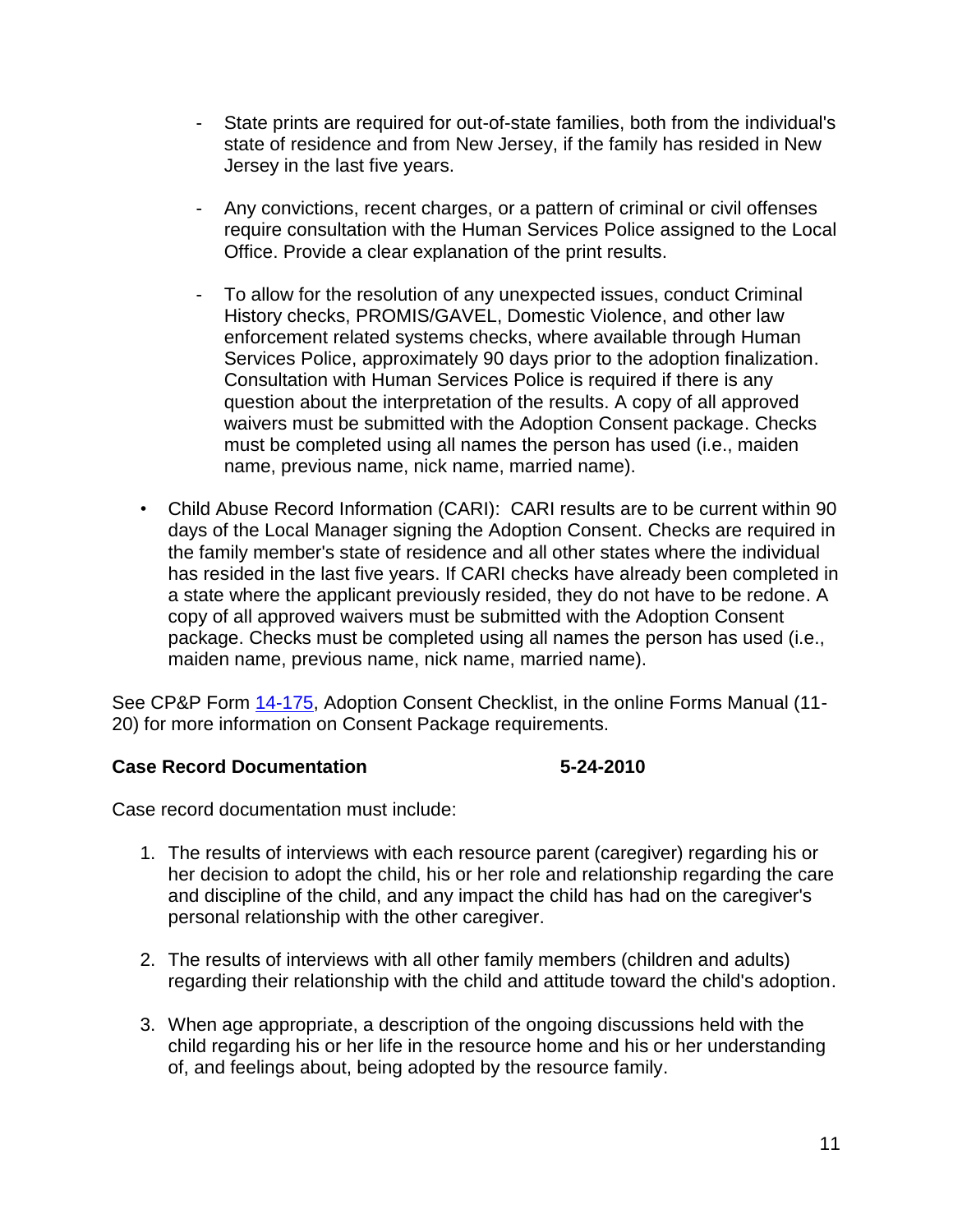- 4. A summary of any counseling or therapy reports.
- 5. Efforts to either reunify siblings in the same home or efforts to maintain on-going sibling communication and visitation (before or after finalization), if siblings are in different homes.
- 6. Life Book work with the child. Life Book work must be frequent and ongoing at an age appropriate level to help bring out and resolve the child's feelings about the loss of his or her birth/legal family and now legally becoming part of the adoptive family. Record the Worker's observations of the Life Book work.

#### **Resource Parent's Legal Rights to Notification of Final Adoption Proceedings 5-24-2010**

Pursuant to N.J.S.A. 9:3-46(b), if a person other than the resource parent is adopting the child (and the resource parent has cared for the child for six months or one half of the life of a child, whichever is less, in the two years prior to the adoption complaint being filed), CP&P is required to notify the resource parent by letter of the impending adoption. The resource parent has legal standing to object to the adoption, with the objection receiving due consideration from the court. Complete and send the CP&P Form [14-210,](CPP-X-A-1-14.210_issuance.shtml) Notification Letter to Resource Parent(s) of Final Adoption Proceedings.

# **Resource Parent Has Right to Dispositional Review 4-1-2013**

A resource parent(s) has the right to a dispositional review when a child is moved from his or her home after six or more months of placement UNLESS:

- The child is being reunited with a parent or relative, including placement with a sibling;
- The resource parent is not willing to make an adoption commitment and the child is being moved to an adoptive home;
- The resource home is pending completion of a child abuse investigation by the DCF Institutional Abuse Investigation Unit; or
- The resource parent or a household member has a finding of substantiated child abuse or neglect in accordance with N.J.A.C. 10:129-7.3(c)1.

See N.J.A.C. 10:120A-3.1(a)2i-v.

# **Court Report 5-24-2010**

The following information is necessary for the court report for the final adoption hearing:

# **1. The Child**: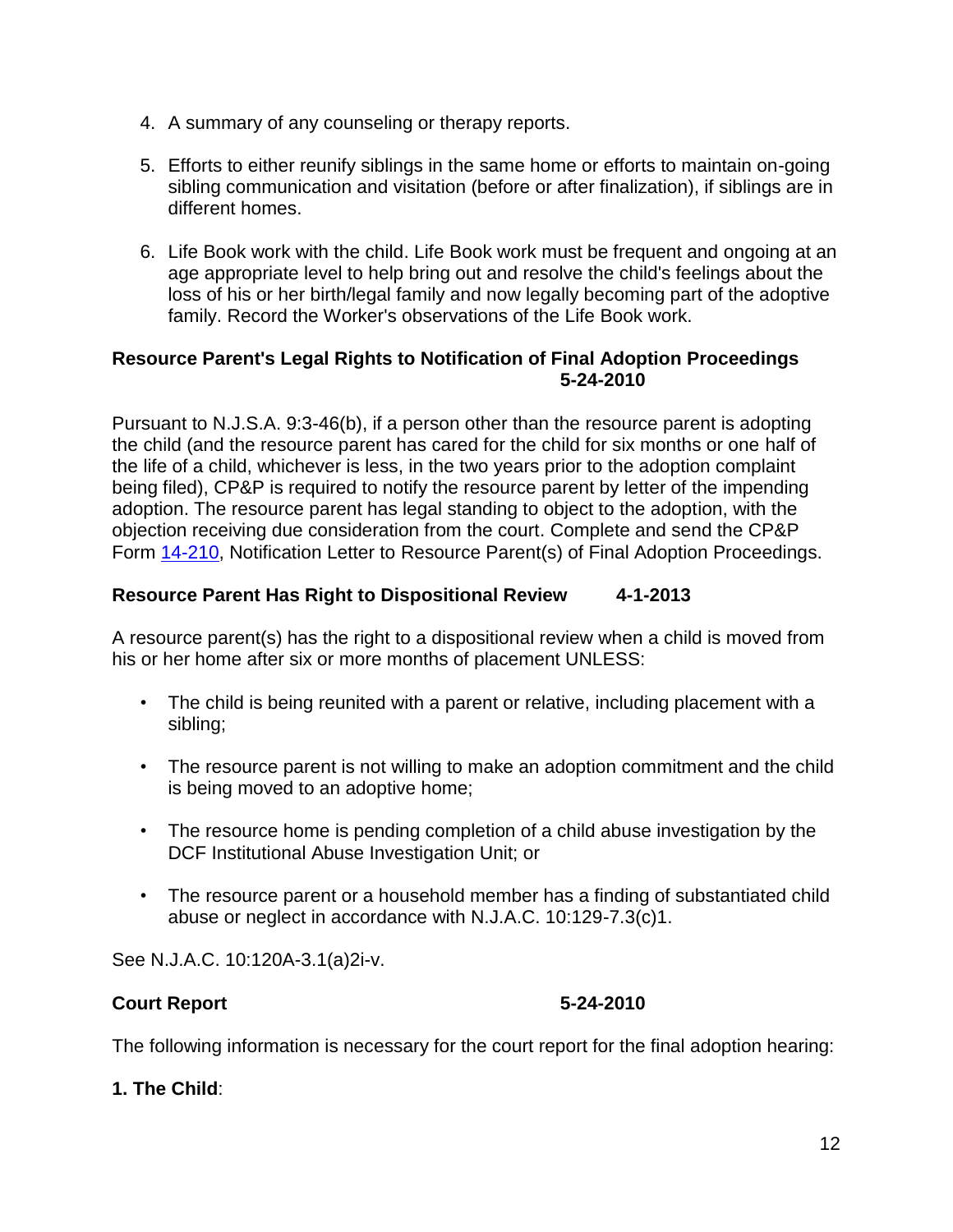- Full name, birthdate, and birthplace as it appears on the long form birth certificate.
- Date and reason the child entered care.
- Date the child was placed in the resource home and his or her development since placement.
- Any serious diagnosed condition the child may have and special services he or she is receiving.
- The child's educational progress, including the name of the school or daycare center he or she attends.
- The child's attitude toward the adoption, if age appropriate.
- Date of TPR, the court and Judge's name.
- The child's name after adoption.

# **2. Biological Parent or Other Legal Parent** (for each parent):

- Full name, including mother's maiden name, or any previously married names.
- Birthdate and place, race, religion, and ethnicity.
- Marriage/civil union or domestic partnership history.
- Health.
- Names, ages, and current living arrangements of any other children.
- The reason the parent was unable to care for the child.
- The attitude of the parent toward the adoption.

# **3. Adoptive Parent (for each parent):**

- Full name, including mother's maiden name, or any names used in previous marriages.
- Birthdate and place, race, religion, and ethnicity.
- Social Security number.
- Marriage/Civil Union or domestic partnership history: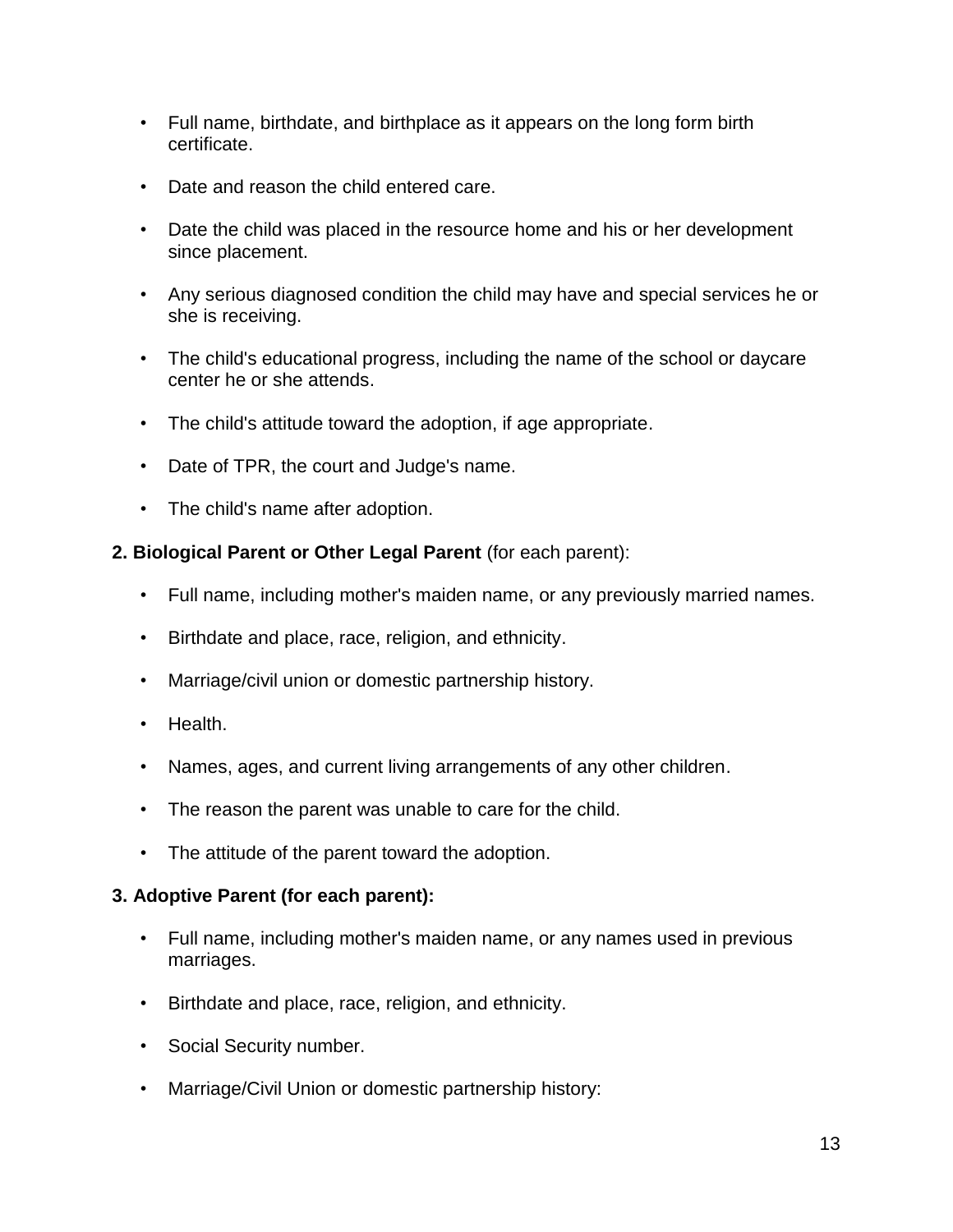- Verification of the date and place of current marriage/civil union partnership or domestic partnership, if applicable;
- Date, to whom partnered, and, if dissolved, when and where, regarding other marriages/civil union partnerships or domestic partnerships;
- If a single parent adoption and the adoptive parent is either married or in a civil union, verification that the partners are legally separated (i.e., living separate and apart) or have the consent of the other partner to adopt; and
- Verification of the divorce or dissolution decree, if the adoptive parent has not remarried.
- Information regarding where the adoptive parent has resided within the last five years.
- Citizenship or immigration status.
- Current health status and ability to raise the child to adulthood.
- Employment history, family income including how it was verified (i.e., family income must be verified through pay stubs or income tax forms), and the ability of the family to financially meet the child's needs (with the subsidy, if necessary).
- Fingerprint results: State and Federal prints must be current within one year of the filing for adoption finalization, or must be retaken or archived.
- Criminal History Record Information (CHRI) check:
	- The date the check was run and the results, which must be approximately 90 days prior to the adoption finalization;
	- If a waiver was required, the circumstances must be explained. (Some courts may require a copy of the approved waiver); and/or
	- Copies of the fingerprint results and printouts from law enforcement database checks must be attached, if required (some courts require copies and printouts).
- Child Abuse Record Information (CARI) check, including the date the check was run and the results, which must be current within 90 days of the Adoption Consent signature. If a waiver is required, the circumstances must be explained. (Some courts may require a copy of the waiver.)
- Domestic Violence Registry results.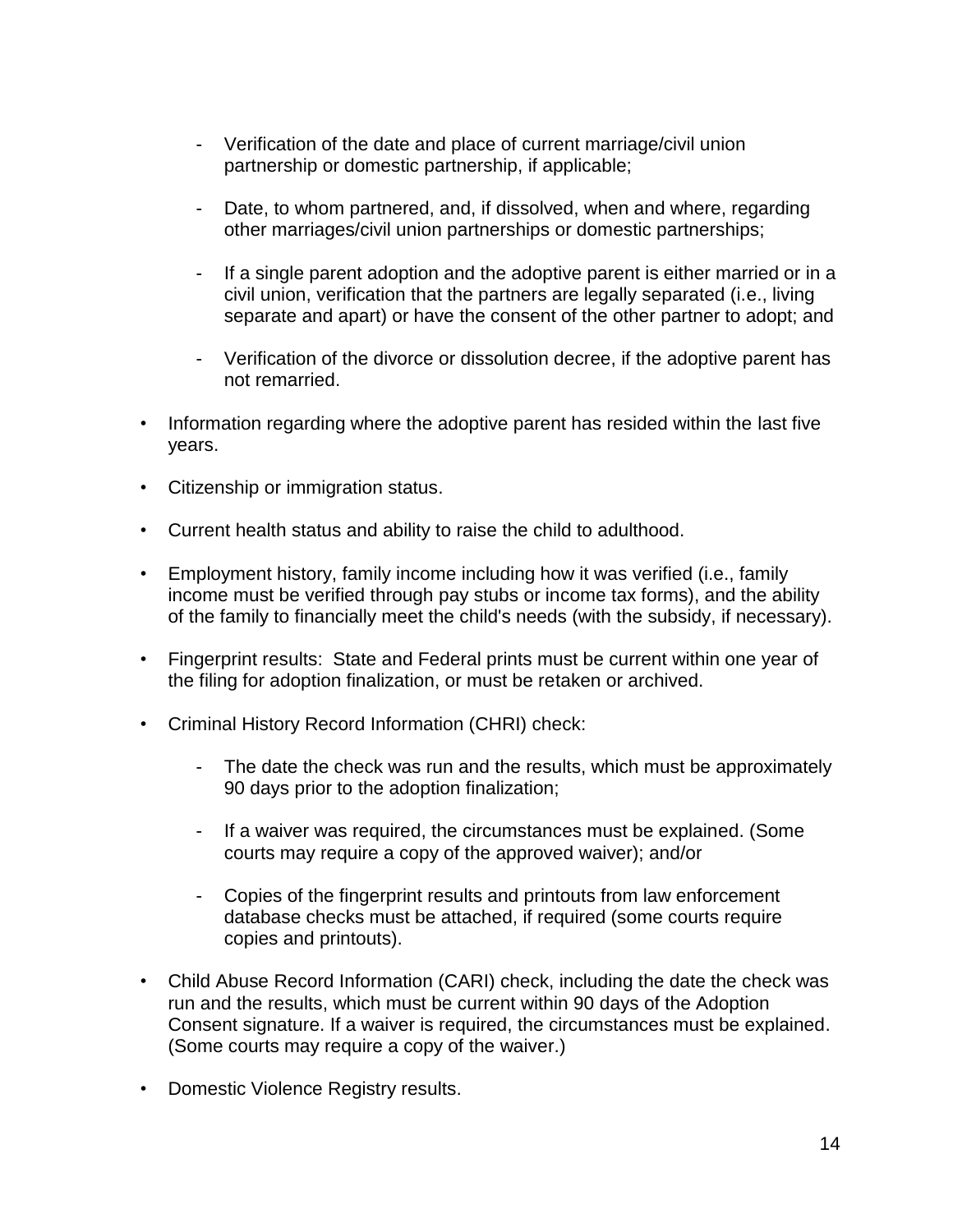See Submitting the Adoption Consent Package, above, for more details on required CARI, CHRI, PROMIS/GAVEL, fingerprint, and other law enforcement checks.

#### **4. Other Persons in the Home**:

- Other Children (for each child):
	- Name (for foster children, only use the first name).
	- Age.
	- Permanency goal (for each child placed in the home).
	- Relationship to the child being adopted.
	- Attitude toward the child's adoption.
- Other Adults:
	- Name and birthdate.
	- Social Security number.
	- States of residence within the past five years.
	- Fingerprint, CHRI, and CARI information for each adult over age 18. Note: Under no circumstances should names of other individuals subject to CARI checks be submitted to the court.
	- Relationship to the child being adopted.
	- Attitude toward the child's adoption.

# **5. Description of the Home and Neighborhood.**

# **6. Recommendation Regarding the Finalization of the Child's Adoption**.

#### **Signing the Adoption Consent 5-24-2010**

The Local Office Manager thoroughly reviews the child's record and all material provided with the CP&P Form [14-6,](CPP-X-A-1-14.6_issuance.shtml) Consent of Guardian to Adoption, or the CP&P Form [14-149,](CPP-X-A-1-14.149_issuance.shtml) Consent of Custodian to Adoption, for completeness, accuracy, timeliness, and consistency. The signing of the Consent to Adoption precipitates a life altering action for the child. The Local Office Manager only signs the consent when he or she is completely sure that all requirements have been met, and that adoption by the resource parent(s) is in the child's best interest.

If the Local Office Manager is ready to sign the consent, but a single component is missing from the Consent package, the Consent may be signed and placed on hold for up to 90 days, thus "stopping the clock" on material that may become outdated. (The only exception is that fingerprint results must be current within one year of filing for the adoption finalization.)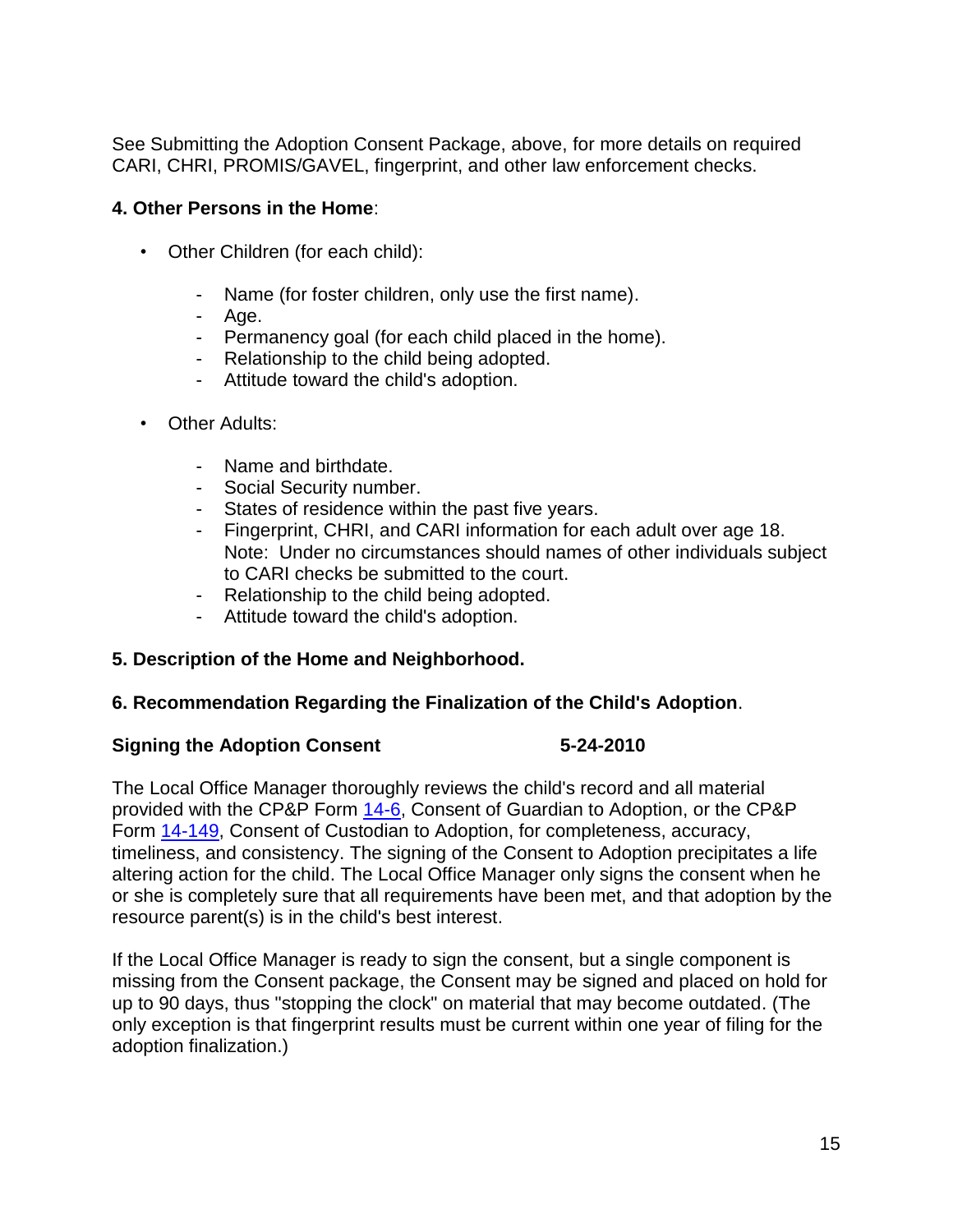If the adoption complaint is not filed within 90 days of the signing of the Adoption Consent, the Local Office Manager must re-review the Consent material to determine the cause of the delay and re-sign the Consent, once issues causing the delay have been resolved.

### **Consent and Materials Sent to the Family Attorney 2-21-2012**

Once the Local Office Manager signs the CP&P Form [14-6,](CPP-X-A-1-14.6_issuance.shtml) Consent of Guardian to Adoption, or CP&P Form [14-149,](CPP-X-A-1-14.149_issuance.shtml) Consent of Custodian to Adoption, or a "hold" is removed on a signed Consent, mail the Consent documents and related materials to the attorney chosen by the family within 48 hours.

Use the CP&P Form [14-150,](CPP-X-A-1-14.150_issuance.shtml) Letter Transmitting CP&P [Form 14-6](CPP-X-A-1-14.6_issuance.shtml) or CP&P [Form 14-](CPP-X-A-1-14.149_issuance.shtml) [149](CPP-X-A-1-14.149_issuance.shtml) to Attorney. Note: The CP&P Form [14-150](CPP-X-A-1-14.150_issuance.shtml) requests that the family attorney send CP&P a copy of the Judgment of Adoption.

Submit to the family attorney the following additional documents:

- Letter to the attorney (some courts require a copy be sent to the court);
- Guardianship judgment or surrender documentation, if surrenders were not followed by a judgment of guardianship;
- Long form birth certificate; and
- Court report for final hearing with a clear explanation of any CARI or CHRI issues, and any required documents attached.

# **Subsidy Begins 5-24-2010**

Once the Adoption Consent is signed, inform the family that following the finalization the resource family care board will be discontinued. If the adoption is subsidized, inform the family that the subsidy will begin as indicated in the subsidy agreement, CP&P Form [14-](CPP-X-A-1-14.184_issuance.shtml) [184,](CPP-X-A-1-14.184_issuance.shtml) Initial Agreement Between the New Jersey Division of Child Protection and Permanency and Adoption Parents Regarding Subsidy Payments. See [CP&P-IV-C-8-](CPP-IV-C-8-100_issuance.shtml) [100,](CPP-IV-C-8-100_issuance.shtml) Adoption Subsidy.

#### **Adoption Finalization 10-12-2016**

Unless the family requests otherwise, the Worker attends the finalization hearing. In the same month as the adoption is finalized, complete the required changes in NJ SPIRIT to remove the child from the birth case and enter him or her into the adoptive family case. The court is notified via an electronic information exchange through the NJS application. If the adoption took place in another state, include a copy of the Judgment of Adoption (court order) with the court notification.

Upon finalization, the Worker completes the CP&P Form [25-66,](CPP-X-A-1-25.66_issuance.shtml) Notice of Termination of State Responsibility for Tuition and Transportation, and faxes it to the State Responsible Coordinator, DCF Office of Education, at 609-583-3175.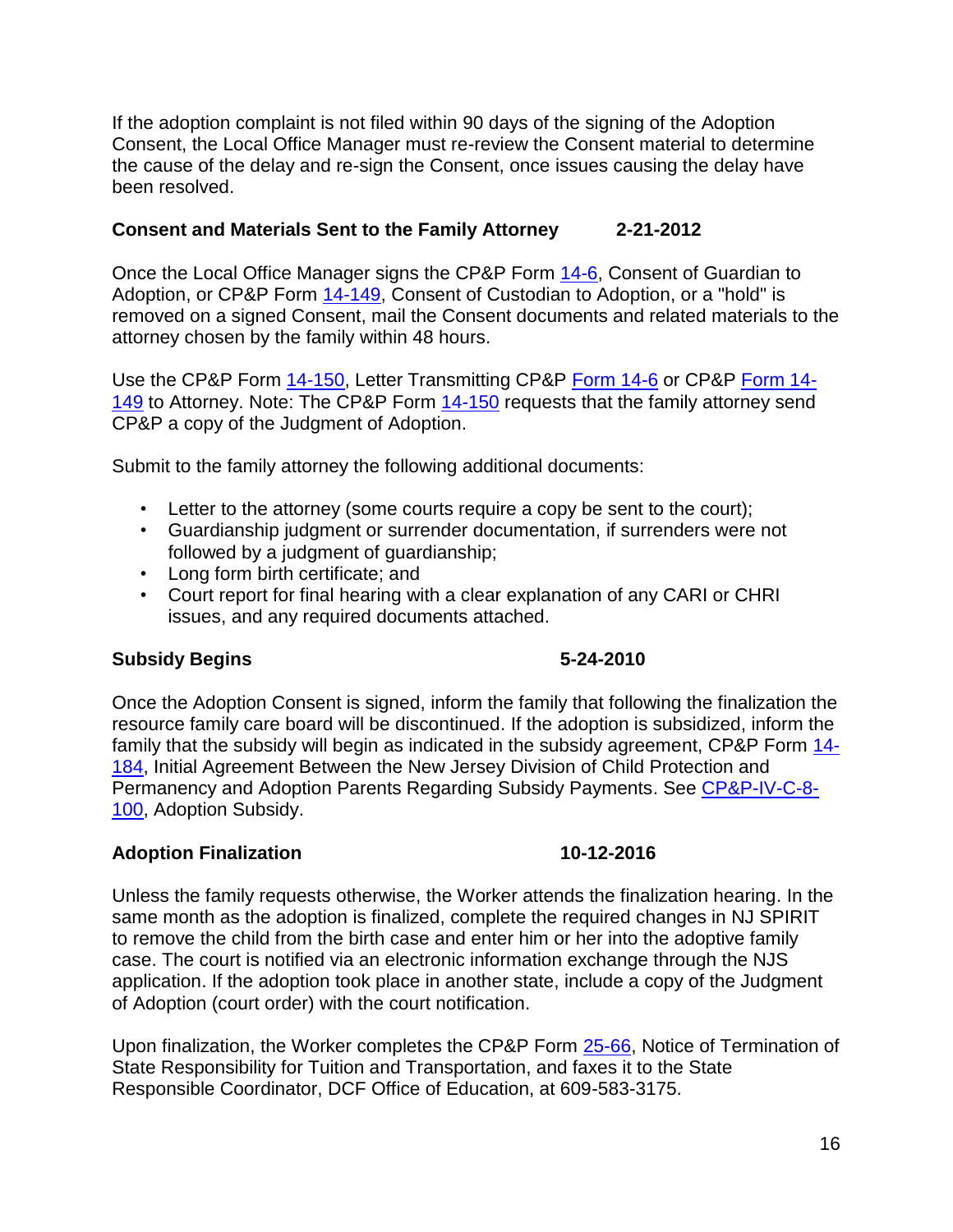# **Adoption Finalization Folder 10-12-2016**

Local Office and Office of Adoption Operations staff use the CP&P Form [14-228,](CPP-X-A-1-14.228_issuance.shtml) Adoption Finalization Folder Requirement Checklist, to verify that required documents were submitted to the Office of Adoption Operations in the adoption finalization folder. Within 30 days of receiving the Judgment of Adoption for a child, Local Office staff prepare the finalization folder and complete the checklist. For an adoption:

- **Without a subsidy**, complete the checklist when the Local Office has:
	- Closed the CP&P case;
	- Opened an Adoption Subsidy case (Note: A subsidy case is opened, even if no subsidy will be provided, in order to register an adoption); and
	- Closed the Adoption Subsidy case. (Note: NJS allows payment in closed cases, as long as the support service is entered in NJS and is approved.)
- **With a subsidy**, complete the checklist when the Local Office:
	- Has closed the CP&P case;
	- Has opened an Adoption Subsidy case; and
	- Is ready to transfer the Adoption Subsidy case to the Office of Adoption Operations (no later than 30 calendar days after receiving the judgment of adoption).

Using the NJS application, prepare, print, and place forms and other required documents in the folder, including:

- CP&P Form [14-177,](CPP-X-A-1-14.177_issuance.shtml) Family Medical History (access through the Medical/Mental Health Window in NJS);
- CP&P Form [26-53c,](CPP-X-A-1-26.53c_issuance.shtml) Individual and Family Assessment Outline Adoption Child Summary Outline - Part B (access through the Adoption Window in NJS);
- CP&P Form [26-52,](CPP-X-A-1-26.52_issuance.shtml) Contact Sheet (access through the Contact/Activity Notes Window in NJS); and
- CP&P Form [10-5aa,](CPP-X-A-1-10.5aa_issuance.shtml) Title IV-E Adoption Assistance Eligibility Determination (access through the Adoption Eligibility Window in NJS); or, if not available,
- CP&P Form [10-5fc,](CPP-X-A-1-10.5fc_issuance.shtml) Title IV-E Foster Care Eligibility Initial Determination, and Attachment, AFDC Financial Need Determination (access through the Eligibility Window-Determinations Tab in NJS); and, as appropriate,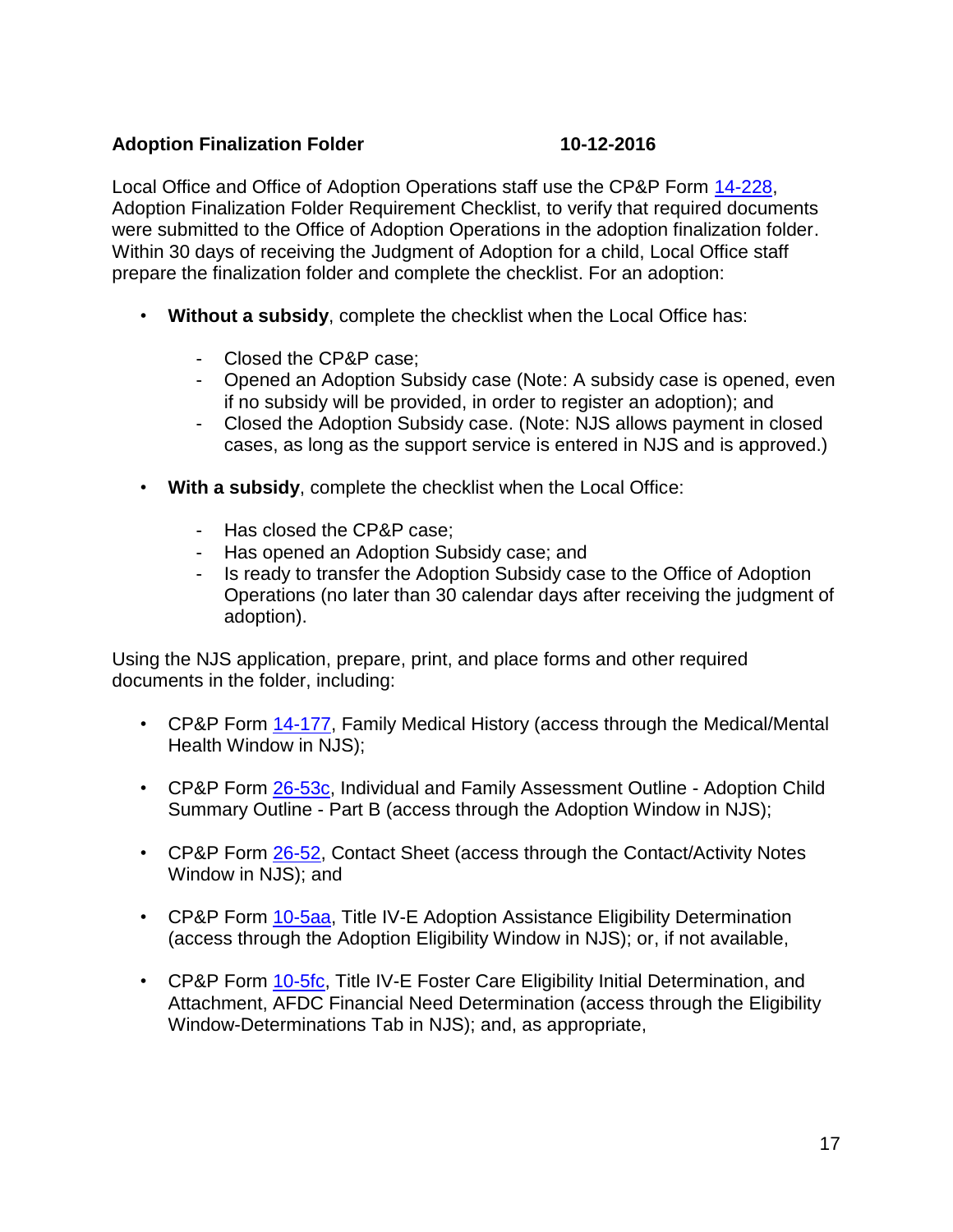- CP&P Form [10-6fc,](CPP-X-A-1-10.6fc_issuance.shtml) Title IV-E Foster Care Redetermination, and Attachment, Financial Need Redetermination (access through the Eligibility Window-Determinations Tab in NJS).
- CP&P Form [25-66,](CPP-X-A-1-25.66_issuance.shtml) Notice of Termination of State Responsibility for Tuition and Transportation.

#### **Relevant NJS Forms and Windows 5-24-2010**

- Adoption IV-E Eligibility Window
- Adoption Planning Window
- Adoption Subsidy Agreement Window
- Case Plan Window
- Contact/Activity Notes Window, printable as CP&P Form [26-52,](CPP-X-A-1-26.52_issuance.shtml) Contact Sheet
- Legal Action Window
- Legal Status Window
- Medicaid
- Medical/Mental Health Window
- Maintain Case
- Part A & B Assessment Window
- Person Management Window
- Rate Setting Window
- Subsidy Window
- Support Services Window
- CP&P Form [5-8a,](CPP-X-A-1-5.8a_issuance.shtml) Resource Family Rate Agreement
- CP&P Form [5-16,](CPP-X-A-1-5.16_issuance.shtml) Child's Education Record
- CP&P Form [10-5aa,](CPP-X-A-1-10.5aa_issuance.shtml) Title IV-E Adoption Assistance Eligibility Determination
- CP&P Form [10-5fc,](CPP-X-A-1-10.5fc_issuance.shtml) Title IV-E Foster Care Eligibility Initial Determination, and Attachment, AFDC Financial Need Determination
- CP&P Form [10-6fc,](CPP-X-A-1-10.6fc_issuance.shtml) Title IV-E Foster Care Eligibility Redetermination
- CP&P Form [14-177,](CPP-X-A-1-14.177_issuance.shtml) Family Medical History
- CP&P Form [26-53c,](CPP-X-A-1-26.53c_issuance.shtml) Individual and Family Assessment Outline Adoption, Child Summary Outline Parts A and B

# **Other Forms 10-12-2016**

- CP&P Form [5-8,](CPP-X-A-1-5.8_issuance.shtml) Resource Family Rate Assessment
- CP&P Form [11-10,](CPP-X-A-1-11.1_issuance.shtml) Health Passport and Placement Assessment
- CP&P Form [14-6,](CPP-X-A-1-14.6_issuance.shtml) Consent of Guardian to Adoption
- CP&P Form [14-126,](CPP-X-A-1-14.126_issuance.shtml) Pre-Adoptive Medical Report
- CP&P Form [14-149,](CPP-X-A-1-14.149_issuance.shtml) Consent of Custodian to Adoption
- CP&P Form [14-175,](CPP-X-A-1-14.175_issuance.shtml) Adoption Consent Checklist
- CP&P Form [14-182,](CPP-X-A-1-14.182_issuance.shtml) Application for Subsidized Adoption Payments
- CP&P Form [14-183,](CPP-X-A-1-14.183_issuance.shtml) Determination of Eligibility for Subsidy
- CP&P Form  $14-184$ , Initial Agreement Between the New Jersey Division of Child Protection and Permanency and Adoption Parents Regarding Subsidy Payments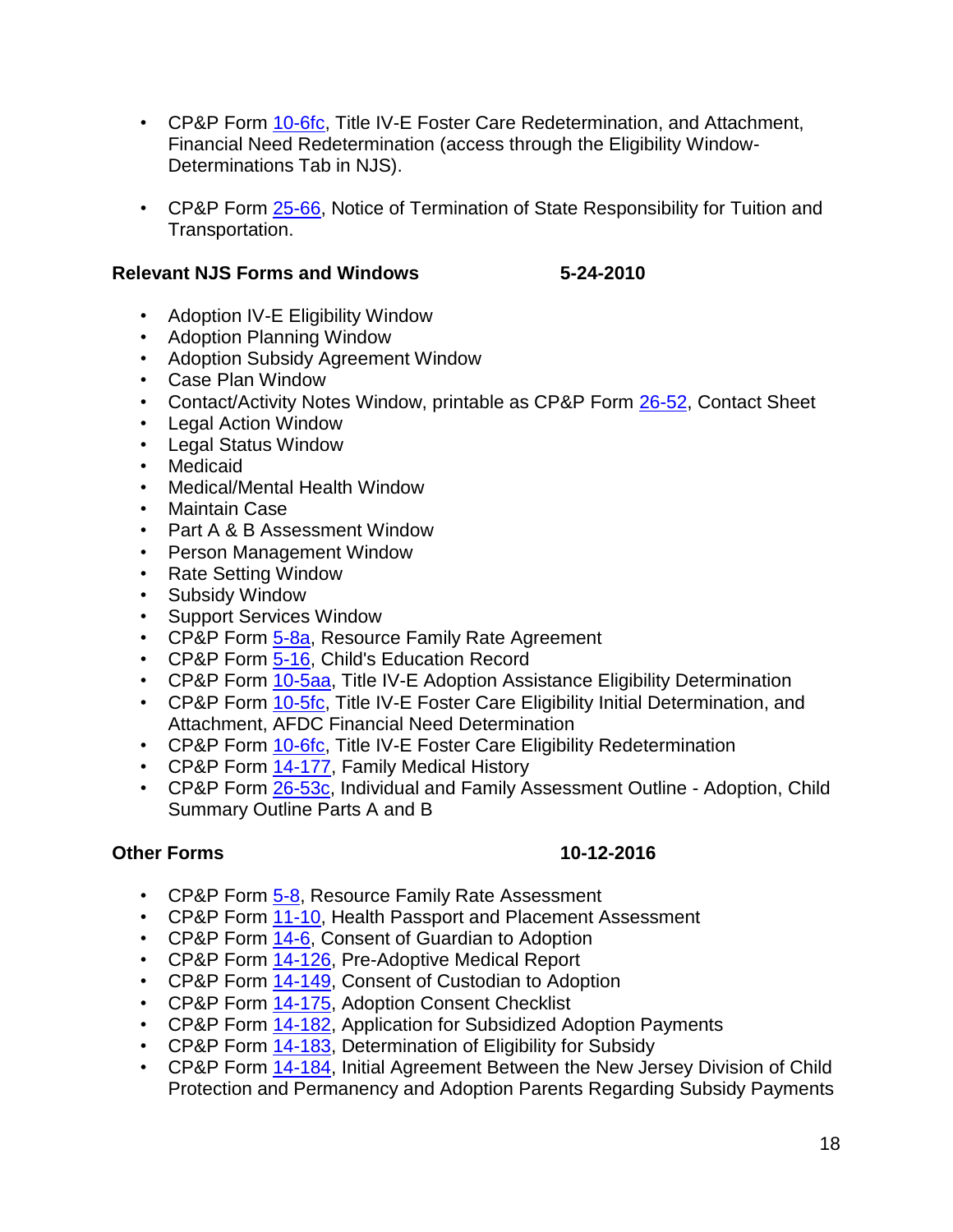- CP&P Form [14-219,](CPP-X-A-1-14.219_issuance.shtml) Basis for Subsidy Eligibility
- CP&P Form [14-228,](CPP-X-A-1-14.228_issuance.shtml) Adoption Finalization Folder Requirement Checklist
- CP&P Form [14-234,](CPP-X-A-1-14.234_issuance.shtml) Waiver for Psychological Examination
- CP&P Form [25-66,](CPP-X-A-1-25.66_issuance.shtml) Notice of Termination of State Responsibility for Tuition and **Transportation**
- CP&P Form [5-32,](CPP-X-A-1-5.32_issuance.shtml) Helping a Child Make History, A Guide to the Preparation of Life Books

### **Related Policy 5-24-2010**

- [CP&P-IV-F-1-100,](CPP-IV-F-1-100_issuance.shtml) Title IV-E Foster Care, Kinship Guardianship, and Adoption Assistance
- [CP&P-IV-C-8-100,](CPP-IV-C-8-100_issuance.shtml) Adoption Subsidy Overview

#### **Requirements for Finalization 12-19-2011**

The Worker requests approval for the finalization of the adoption after completing the required material. The Worker submits the supportive material through the Supervisor to the LO Manager who reviews the material and, if appropriate, approves the adoption by signing the consent of guardian/custodian to adoption. The consent is forwarded to the adoptive parents' attorney who files the adoption complaint and secures a court date for the final hearing. When the court date is scheduled, the attorney submits the complaint and order to the Worker supervising the placement. The Worker prepares the court report for final hearing.

As part of the material submitted to the LO Manager for approval of the adoption of a child, CP&P Form [14-210,](CPP-X-A-1-14.210_issuance.shtml) Notification Letter to Resource Parent(s) of Final Adoption Proceedings, must be included. The letter is signed by the LO Manager and sent certified mail, receipt requested to any resource parent of the child to be adopted who cared for the child for a period of six months or one half of the life of the child, whichever is less, in the two years prior to the adoption complaint being filed, in accordance with N.J.S.A. 9:3-46(b). If the resource parent has signed CP&P Form [14-211,](CPP-X-A-1-14.211_issuance.shtml) Waiver of Notice to Adoption Proceedings, CP&P Form [14-210](CPP-X-A-1-14.210_issuance.shtml) is not required. See Resource Parent's Legal Rights to Notification of Final Adoption Proceedings, above.

The attorney for the adoptive parents is notified that a report has been sent to the court. Unless the court requests otherwise, the Worker attends the hearing and then completes the required documents.

**The case records, Judgment of Adoption, and birth certificate(s) are stamped "CONFIDENTIAL." All material relevant to the adoption, especially identifying information about the adoptive parents, is, in effect, sealed. Information from these records can be shared only as specified in** [CP&P-IV-C-1-900](CPP-IV-C-1-900_issuance.shtml)**, Release of Information on Finalized Adoptions. See also** [CP&P-IX-G-1-100](CPP-IX-G-1-100_issuance.shtml) **and N.J.A.C. 10:121C-6.2 and 10:133G-2.5, for specific policy and rules regarding release of adoption-related information.**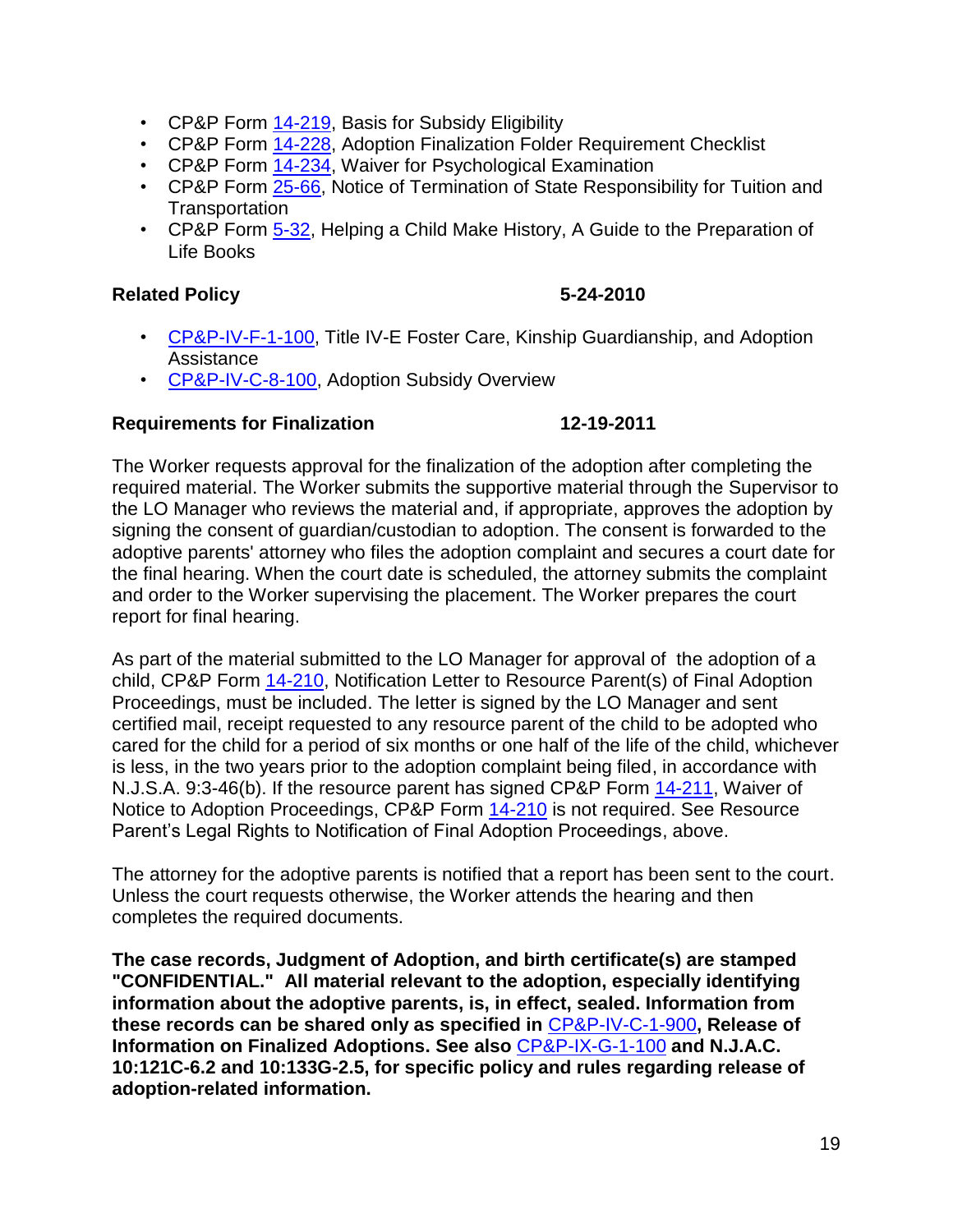Subsequent to the finalization of the adoption, the attorney obtains a new birth certificate for the child.

| <b>Responsibility</b>          | <b>Action Required</b>                                                                                                                                                                                                                                                                                                                                                                                                                                                                                                                                                                                                                                                                                                                                                                                                                                                                                                                                                                                                                                                                                                                                                                                                                                                                                                                                                                                                                                                                                                                                                                |
|--------------------------------|---------------------------------------------------------------------------------------------------------------------------------------------------------------------------------------------------------------------------------------------------------------------------------------------------------------------------------------------------------------------------------------------------------------------------------------------------------------------------------------------------------------------------------------------------------------------------------------------------------------------------------------------------------------------------------------------------------------------------------------------------------------------------------------------------------------------------------------------------------------------------------------------------------------------------------------------------------------------------------------------------------------------------------------------------------------------------------------------------------------------------------------------------------------------------------------------------------------------------------------------------------------------------------------------------------------------------------------------------------------------------------------------------------------------------------------------------------------------------------------------------------------------------------------------------------------------------------------|
| Worker                         | 1. Make final visit to adoption home. Submit required material<br>with Adoption Consent Checklist, CP&P Form 14-175.<br>Specific materials are:<br>Doctor's current statement of child's health,<br>$\bullet$<br>Consent of Guardian to Adoption, CP&P Form 14-6,<br>$\bullet$<br>or Consent of Custodian to Adoption, CP&P Form 14-<br><u>149,</u><br>Summary for Consent of Guardian/Custodian to<br>$\bullet$<br>Adoption.<br>Signed Waiver of Notice to Adoption Proceedings,<br>$\bullet$<br>CP&P Form 14-211, if appropriate, or, a typed<br>Notification Letter to Resource Parent(s) of Final<br>Adoption Proceedings, CP&P Form 14-210,<br>Birth verification for child,<br>$\bullet$<br>Copy of pre-placement interview,<br>$\bullet$<br>Medical report on adoptive parents, if necessary,<br>$\bullet$<br>Dental report on child, if appropriate,<br>$\bullet$<br>Update electronic case record as appropriate<br>$\bullet$<br>(narratives),<br>Psychological report/waiver, CP&P Form 14-234,<br>$\bullet$<br>Waiver for Psychological Examination,<br>Picture of child and family, if available,<br>$\bullet$<br>Surrender of Custody and Consent for Adoption,<br>$\bullet$<br>CP&P Form 14-86 or CP&P Form 14-86(S), CP&P<br>Form 14-86a, b, d and/or copy of guardianship order,<br>Transfer of custody, where applicable,<br>$\bullet$<br>Copy of DAG clearance,<br>$\bullet$<br>Home study,<br>$\bullet$<br>Financial statement/subsidy forms,<br>Death certificate/divorce/ dissolution of civil union<br>٠<br>decree, if appropriate, for single parent adoption. |
| <b>Local Office</b><br>Manager | 2. Review summary material and sign CP&P Form 14-6 or<br>CP&P Form 14-149.<br>3. Sign CP&P Form 14-210, if appropriate                                                                                                                                                                                                                                                                                                                                                                                                                                                                                                                                                                                                                                                                                                                                                                                                                                                                                                                                                                                                                                                                                                                                                                                                                                                                                                                                                                                                                                                                |
| Worker                         | 4. Forward CP&P Form 14-6 or CP&P Form 14-149 to attorney<br>for adoptive parents. See the CP&P Form 14-150 and its                                                                                                                                                                                                                                                                                                                                                                                                                                                                                                                                                                                                                                                                                                                                                                                                                                                                                                                                                                                                                                                                                                                                                                                                                                                                                                                                                                                                                                                                   |

# **Procedures Related to Finalization of the Adoption 2-21-2012**